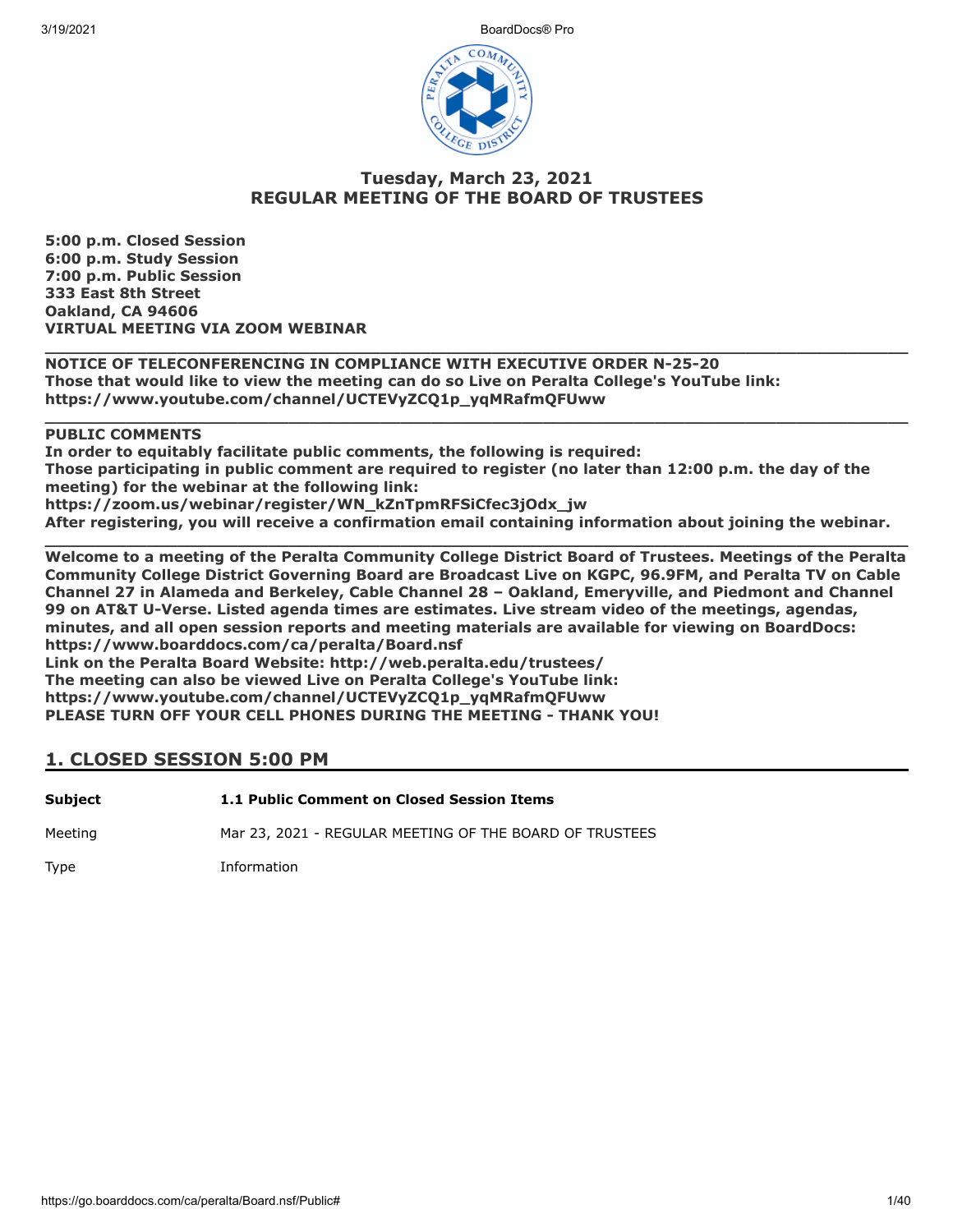| <b>Subject</b> | 1.2 Copy of Conference with Labor Negotiator, Peralta Federation of Teachers, Local 39,<br>and SEIU 1021 (Government Code $\S$ 54957.6) - (15 minutes) |
|----------------|--------------------------------------------------------------------------------------------------------------------------------------------------------|
| Meeting        | Mar 23, 2021 - REGULAR MEETING OF THE BOARD OF TRUSTEES                                                                                                |
| Type           | Action                                                                                                                                                 |
| Preferred Date | Mar 23, 2021                                                                                                                                           |
| Absolute Date  | Mar 23, 2021                                                                                                                                           |
| Budgeted       | No                                                                                                                                                     |
|                |                                                                                                                                                        |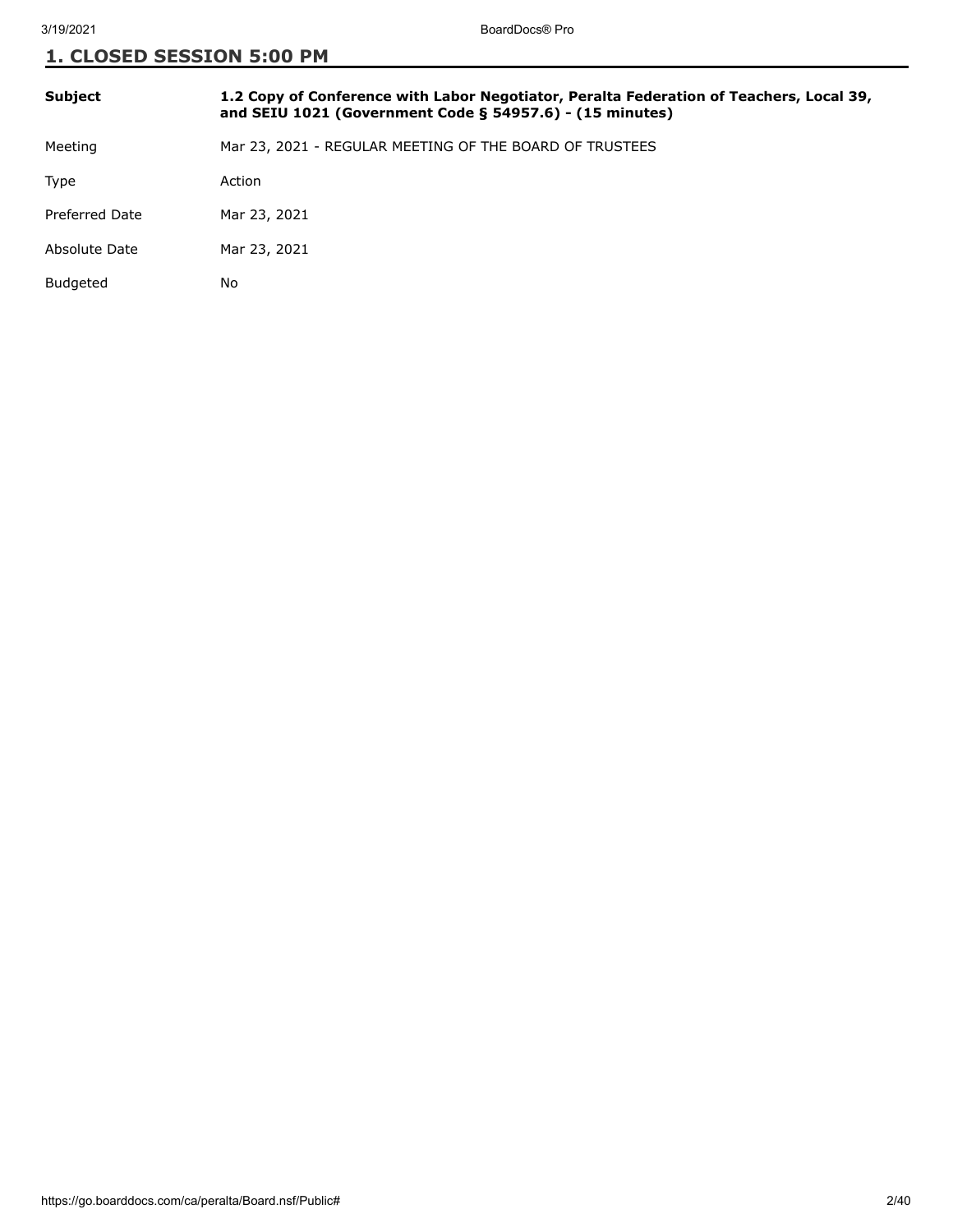**Subject 1.3 Public Employee Appointment (Government Code Section 54957)**

Meeting Mar 23, 2021 - REGULAR MEETING OF THE BOARD OF TRUSTEES

Type Information

1. Recommendation to correct the appointment term for the Dean of Enrollment Services, Merritt College

2. Interim Chancellor Search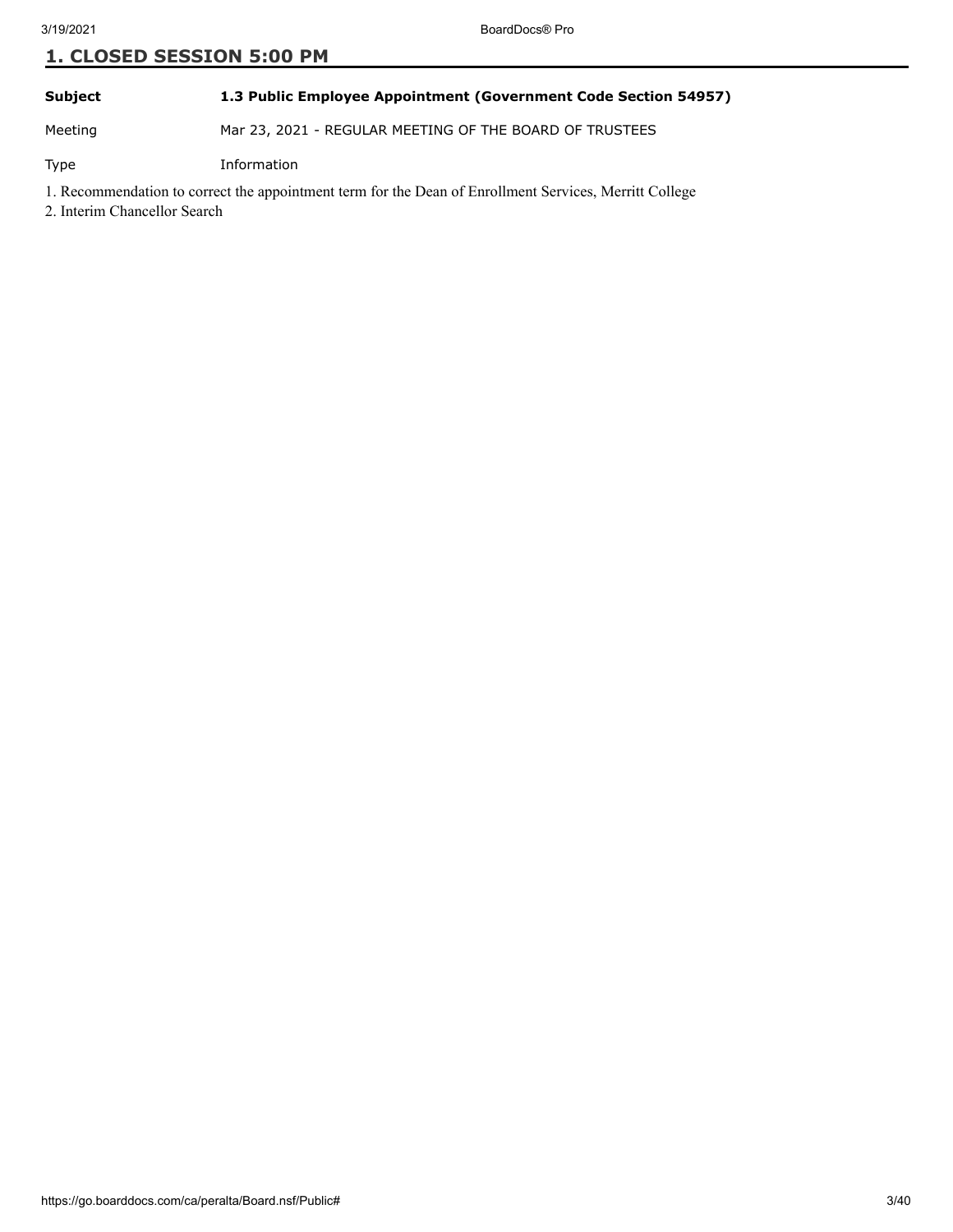**Subject 1.4 Public Employee Discipline/Dismissal/Release**

Meeting Mar 23, 2021 - REGULAR MEETING OF THE BOARD OF TRUSTEES

Type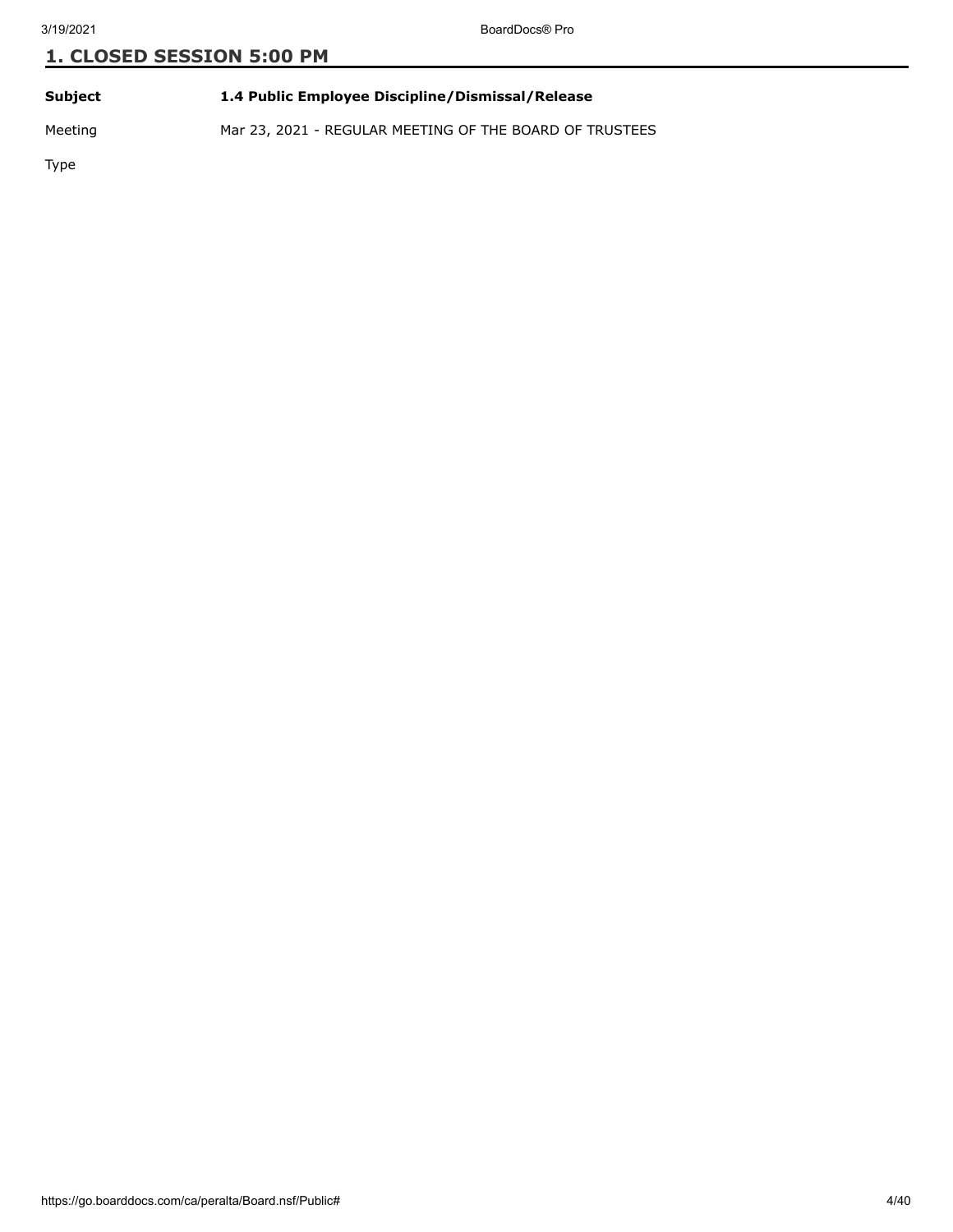### **Subject 1.5 Public Employee Evaluation**

Meeting Mar 23, 2021 - REGULAR MEETING OF THE BOARD OF TRUSTEES

Type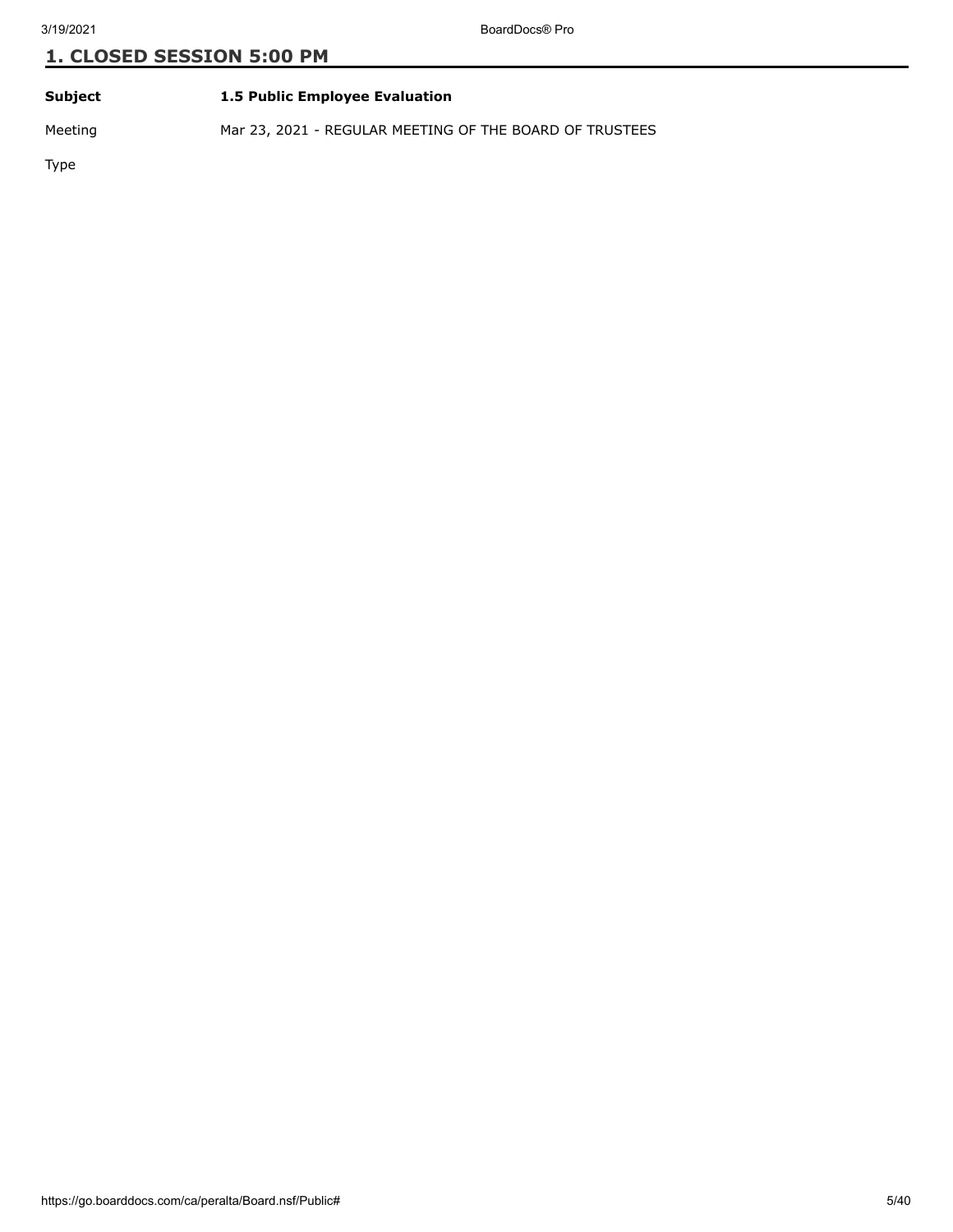**Subject 1.6 Conference with Legal Counsel, Multiple Cases: (Government Code § 54956.9)**

Meeting Mar 23, 2021 - REGULAR MEETING OF THE BOARD OF TRUSTEES

Type Action

Conference with Legal Counsel, Anticipated/Potential Litigation (54956.9(b)-(c)) (3 cases).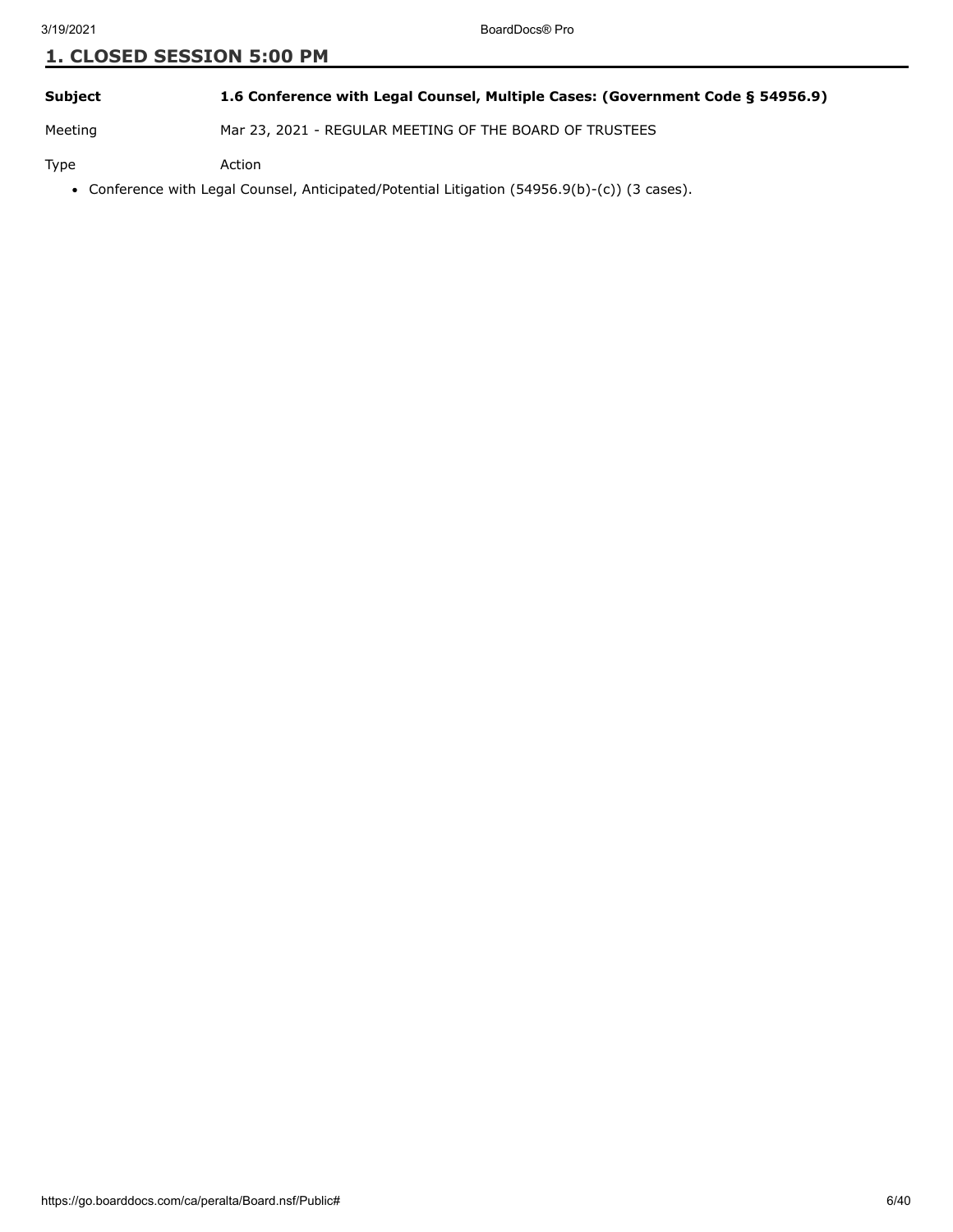### **2. STUDY SESSION 6:00 PM**

| <b>Subject</b> | 2.1 Strategic Planning Study Session Presenter: Jim Riggs & Robert Griffin, PPL, Inc. (1)<br>hour) |
|----------------|----------------------------------------------------------------------------------------------------|
| Meeting        | Mar 23, 2021 - REGULAR MEETING OF THE BOARD OF TRUSTEES                                            |
| Type           | <b>Discussion</b>                                                                                  |
| Goals          | E: Develop and Manage Resources to Advance Our Mission                                             |

**TO: Peralta Board of Trustees**

#### **FROM: Carla Walter, Interim Chancellor**

#### **PREPARED BY: Maisha Jameson, Board Clerk**

#### **BACKGROUND/ANALYSIS:**

At present, the following Board Policy and Administrative Procedures are in place:

Board Policy 3250 https://web.peralta.edu/trustees/files/2013/12/BP-3250-Institutional-Planning2.pdf states that the Chancellor will carry out strategic planning and Administrative Procedure 3250 (https://web.peralta.edu/trustees/files/2013/12/AP-3250-Institutional-Planning-1.pdf) states the institutional methodology for district-wide engagement.

However, the inclusion of the board of trustees in the planning process and the approval of mission statements for the district are not explicit in these policies.

This study session will:

- 1. Update the board of trustees on the status of the strategic goals from 2015 and provide an update for the purpose of facilitating the colleges educational master plans between now and fall 2021 to meet ACCJC standards
- 2. Review the process of development of the proposed mission statement
- 3. Consider the need for revising policies
- 4. Consider a timeline for engaging in a robust strategic planning process that includes broad community input as well as board involvement.
- 5. Preparation of revised board policies and administrative procedures

The colleges will need to have updated strategic goals in order to finalize their educational master plans and be in compliance with ACCJC standards. The board of trustees involvement with updating the strategic goals is part of the district-wide and shared governance process to move forward with robust planning.

File Attachments [PCCD BoT PPL Presentation.pdf \(935 KB\)](https://go.boarddocs.com/ca/peralta/Board.nsf/files/BZ8QQF6858F8/$file/PCCD%20BoT%20PPL%20Presentation.pdf)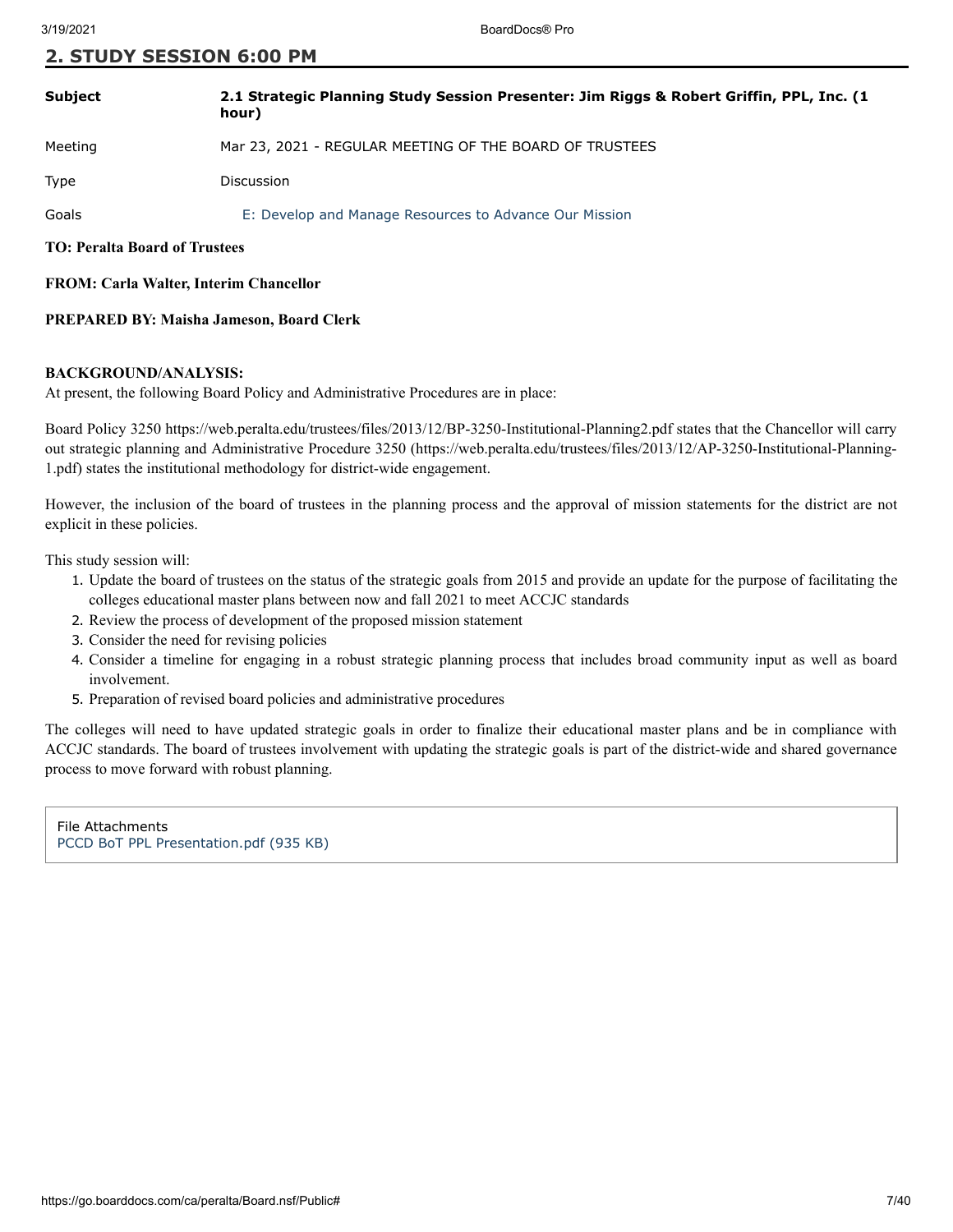| Subject | 3.1 Call to Order                                       |
|---------|---------------------------------------------------------|
| Meeting | Mar 23, 2021 - REGULAR MEETING OF THE BOARD OF TRUSTEES |
| Type    | Procedural                                              |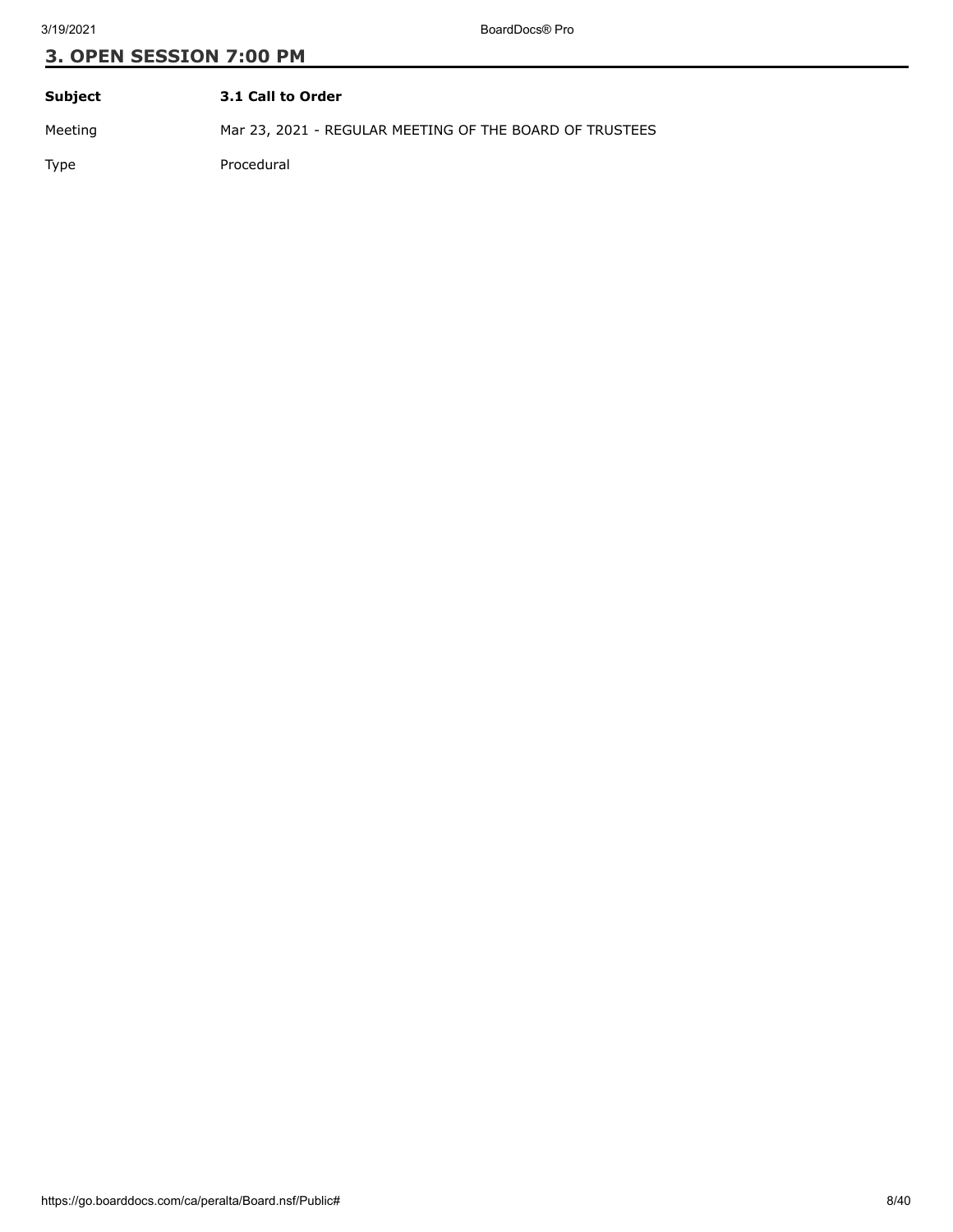| Subject     | 3.2 Pledge of Allegiance                                |
|-------------|---------------------------------------------------------|
| Meeting     | Mar 23, 2021 - REGULAR MEETING OF THE BOARD OF TRUSTEES |
| <b>Type</b> | Procedural                                              |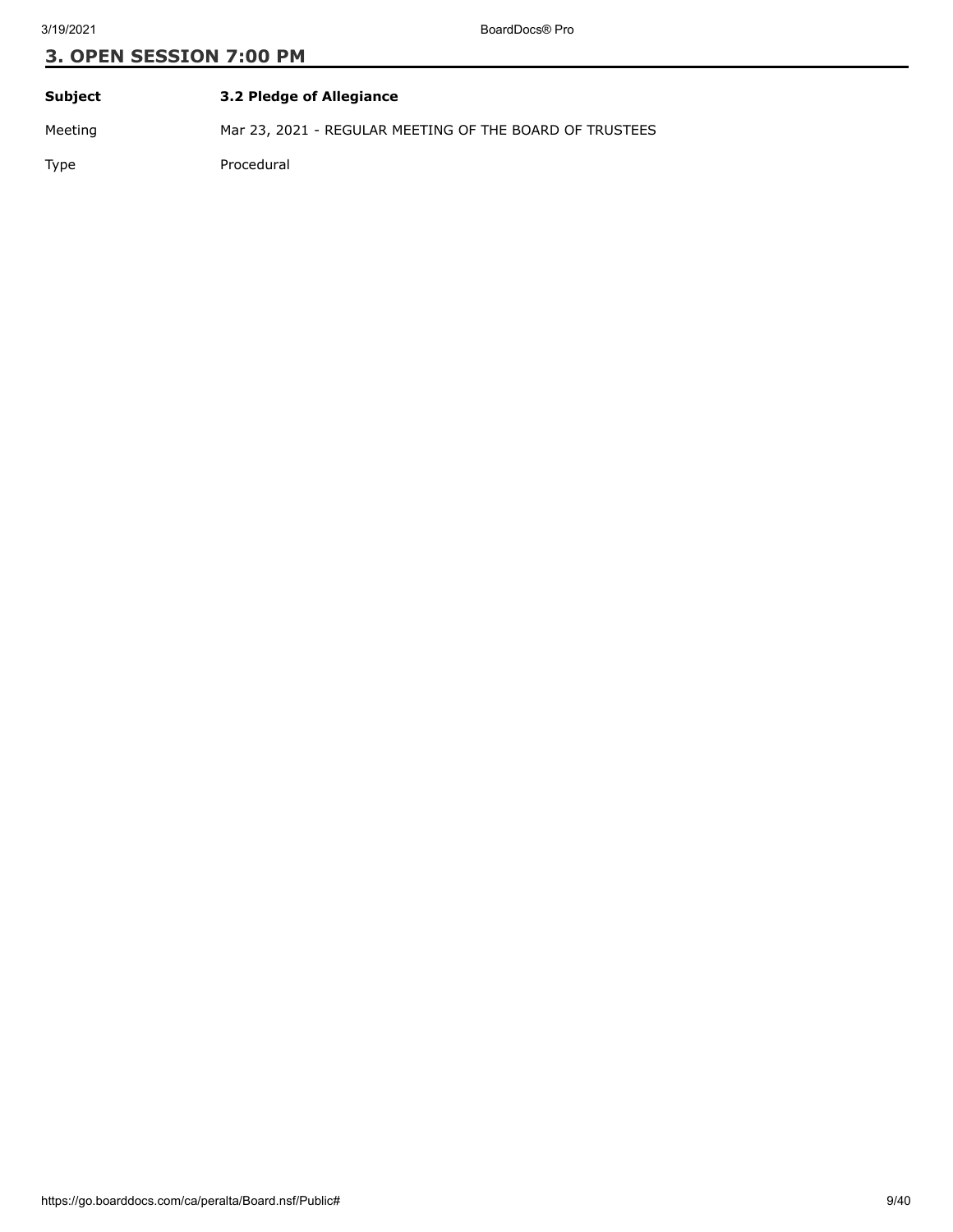| Subject | 3.3 Roll Call                                           |
|---------|---------------------------------------------------------|
| Meeting | Mar 23, 2021 - REGULAR MEETING OF THE BOARD OF TRUSTEES |
| Type    | Procedural                                              |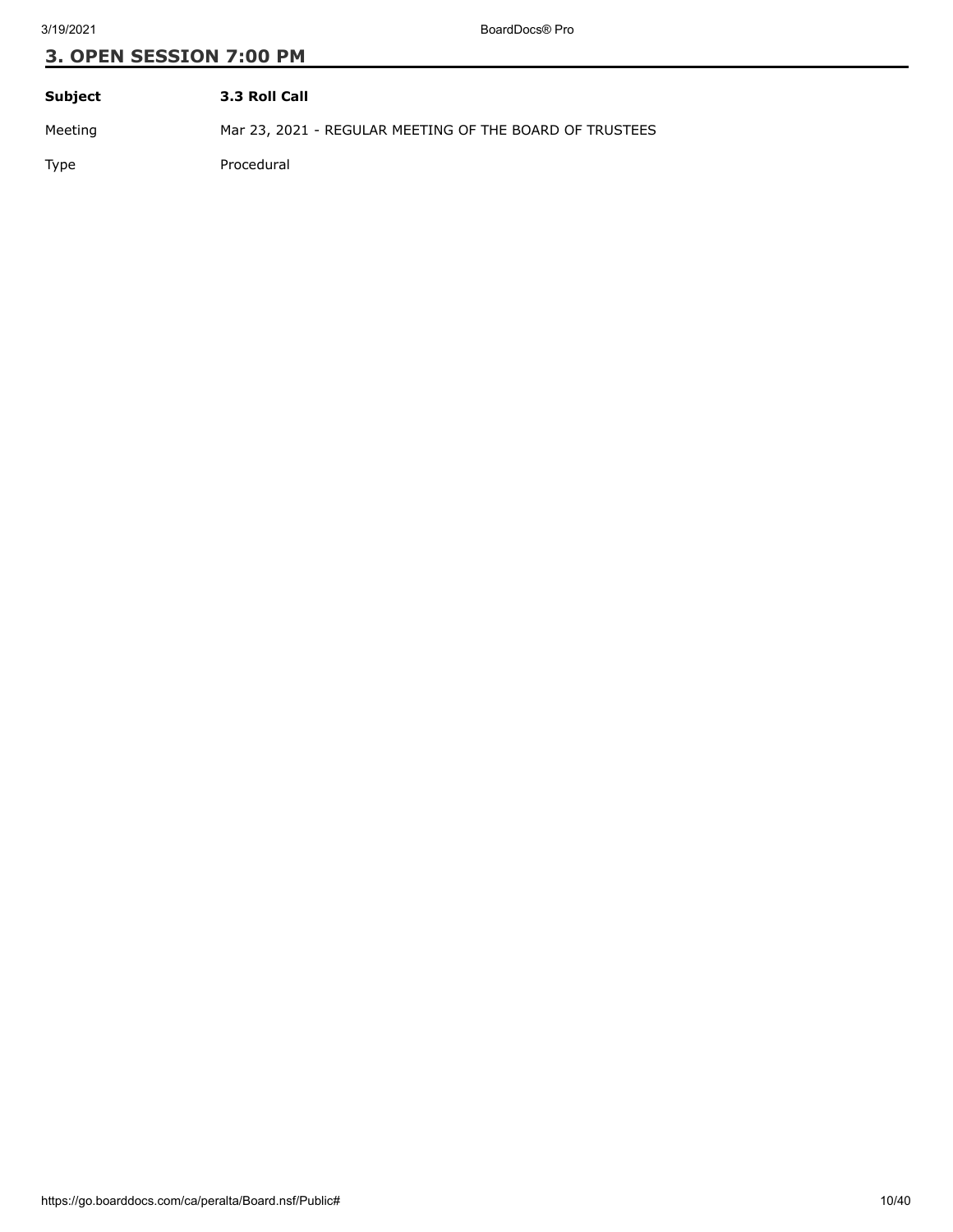#### **Subject 3.4 Affirmation of the Statement of Cooperation**

Meeting Mar 23, 2021 - REGULAR MEETING OF THE BOARD OF TRUSTEES

Type Procedural

We the Peralta Community College District Board of Trustees commit to the following in our efforts to help students reach their educational goals:

- 1. We agree to listen and seek to understand others and opposing viewpoints with the expectation of good intentions and a deep commitment to the District's students.
- 2. We commit to being prepared for each meeting and to work within our established communication protocols when we seek additional information. Members will review the agenda in advance of each meeting and adhere to Board Policy 2340 for adding items to the agenda.
- 3. We have reviewed the Board's Code of Ethics and commit to reviewing it annually at our organizational meeting to remind ourselves of the behavior we are to exhibit and the guidelines we are to follow in our role.
- 4. If the Code of Ethics is violated, we commit to follow the process stated in the Code and will first address concerns informally to settle disagreements one-on-one between and among members before moving to the formal process.
- 5. We agree that from time to time, the Chair will remind members of appropriate behavior and may call for a recess or redirect members if they stray from the topic of discussion.
- 6. We collectively recognize that it is within the duties and authority of the Chair to render decisions or take actions to keep our meetings on track in adherence to Board policy.
- 7. We will strive to fulfill the vision we established for ourselves.
- 8. We will model the behavior we want others to exhibit.

File Attachments [PCCD Cooperation Statement.final fully signed.pdf \(427 KB\)](https://go.boarddocs.com/ca/peralta/Board.nsf/files/BYZN465E0E17/$file/PCCD%20Cooperation%20Statement.final%20fully%20signed.pdf)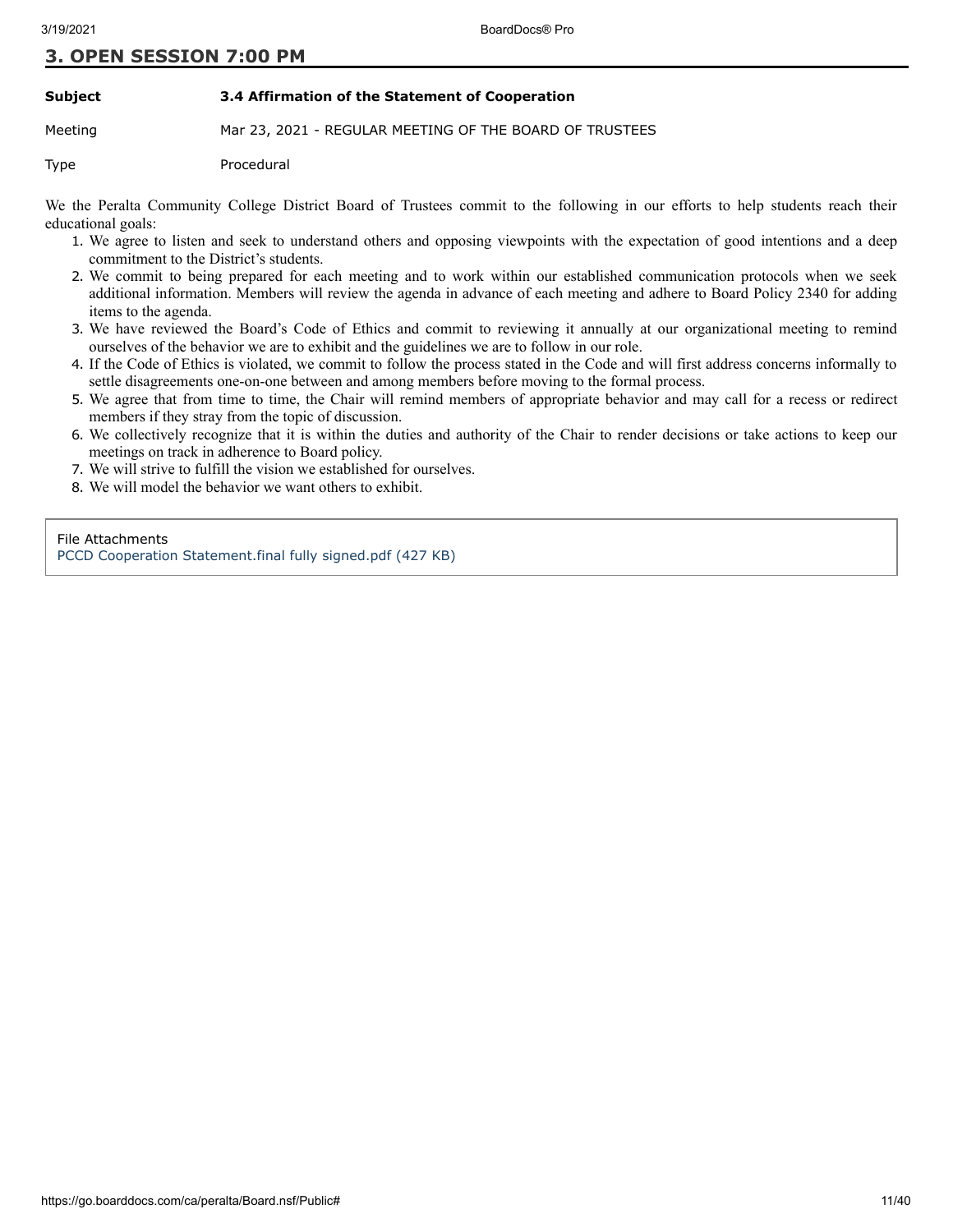| Subject | 3.5 Report of Action Taken in Closed Session            |
|---------|---------------------------------------------------------|
| Meeting | Mar 23, 2021 - REGULAR MEETING OF THE BOARD OF TRUSTEES |
| Type    | Information                                             |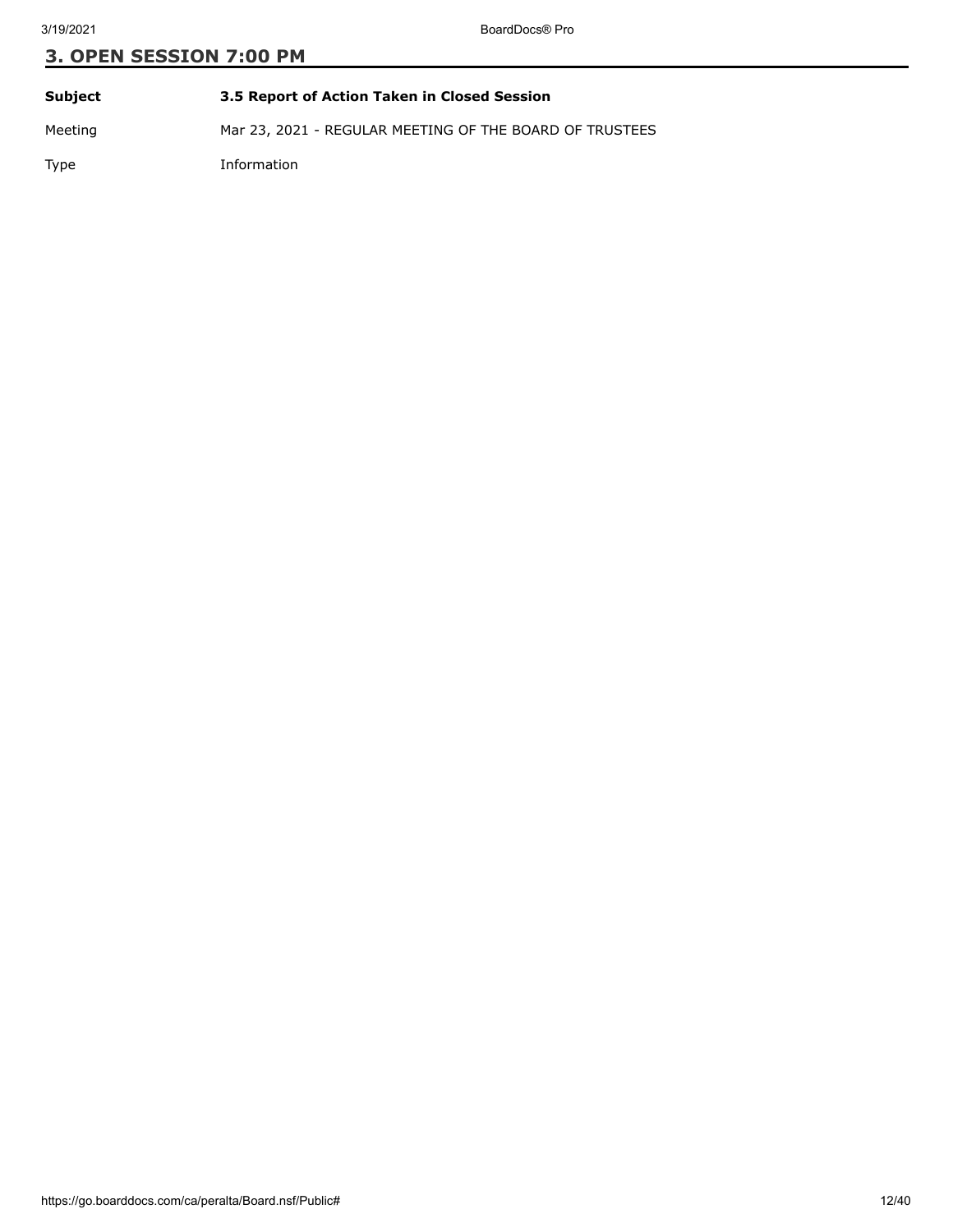| Subject | 3.6 Approval of the Agenda                              |
|---------|---------------------------------------------------------|
| Meeting | Mar 23, 2021 - REGULAR MEETING OF THE BOARD OF TRUSTEES |
| Type    | Action                                                  |

https://go.boarddocs.com/ca/peralta/Board.nsf/Public# 13/40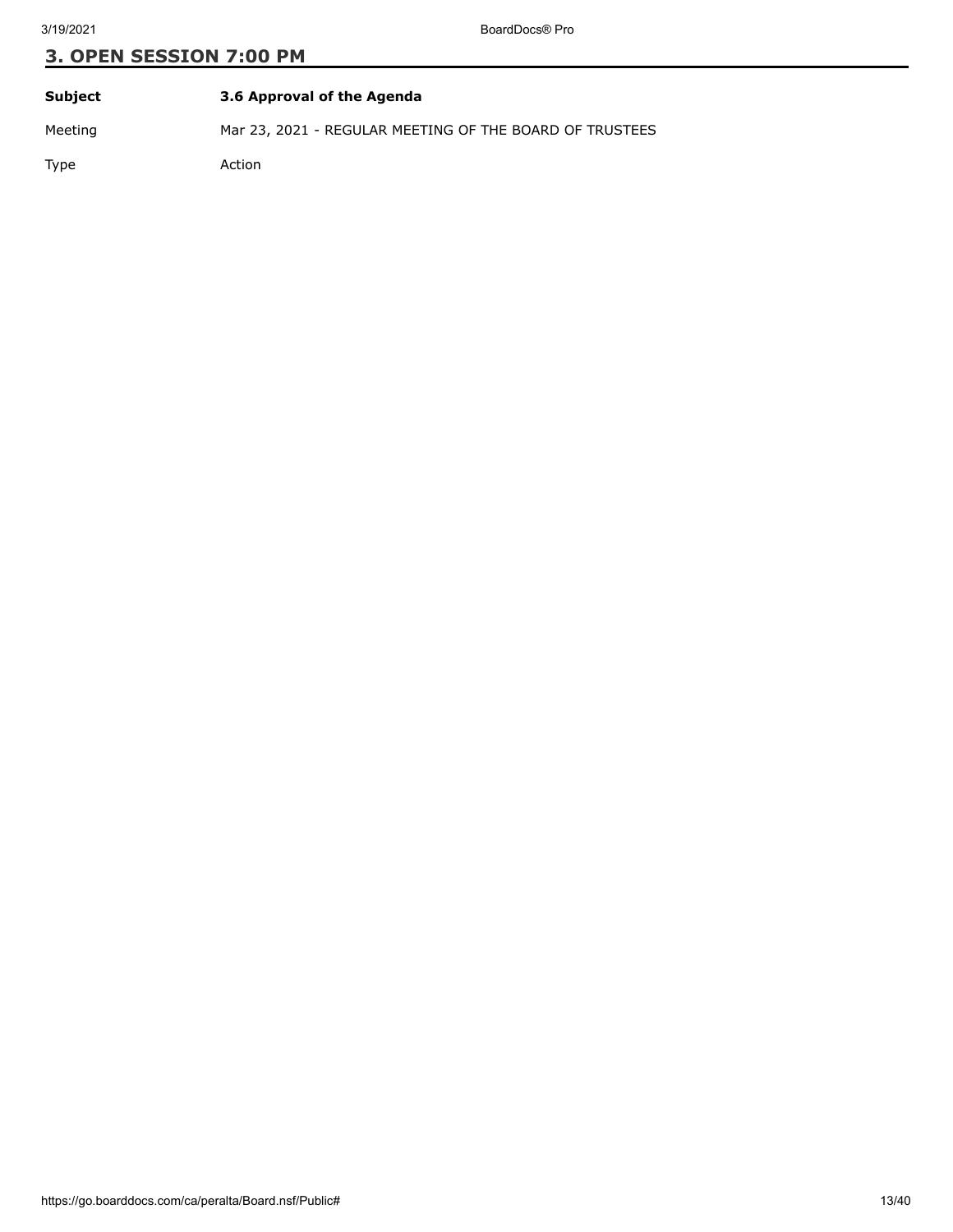| <b>Subject</b>        | 3.7 Approval of the Minutes                             |
|-----------------------|---------------------------------------------------------|
| Meeting               | Mar 23, 2021 - REGULAR MEETING OF THE BOARD OF TRUSTEES |
| Type                  | Action, Minutes                                         |
| <b>Preferred Date</b> | Mar 23, 2021                                            |
| Absolute Date         | Mar 23, 2021                                            |
| Fiscal Impact         | No                                                      |
| <b>Budgeted</b>       | No                                                      |
|                       |                                                         |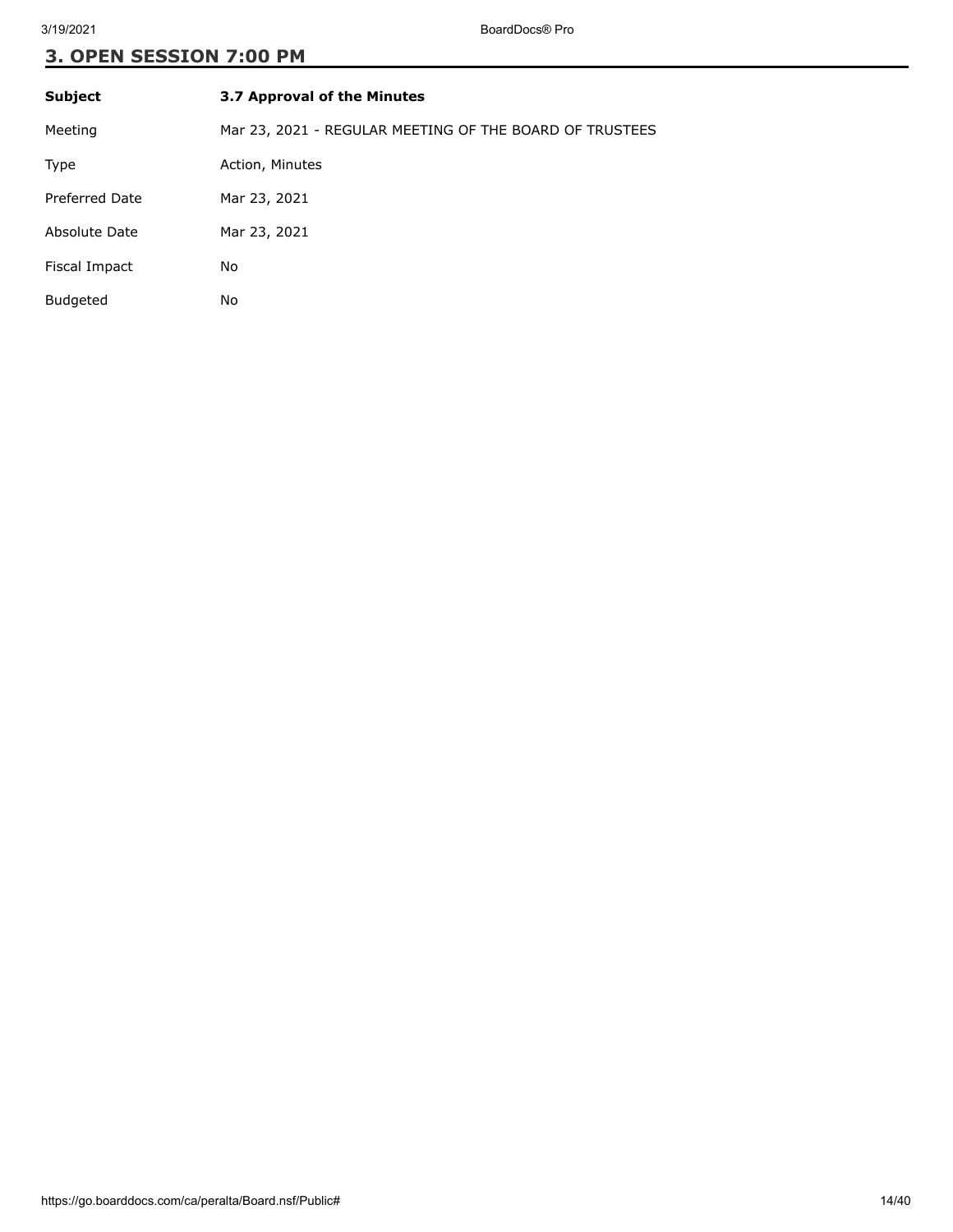| Subject | 3.8 Associated Student Government Reports (5 minutes)   |
|---------|---------------------------------------------------------|
| Meeting | Mar 23, 2021 - REGULAR MEETING OF THE BOARD OF TRUSTEES |
| Type    | Information                                             |

https://go.boarddocs.com/ca/peralta/Board.nsf/Public# 15/40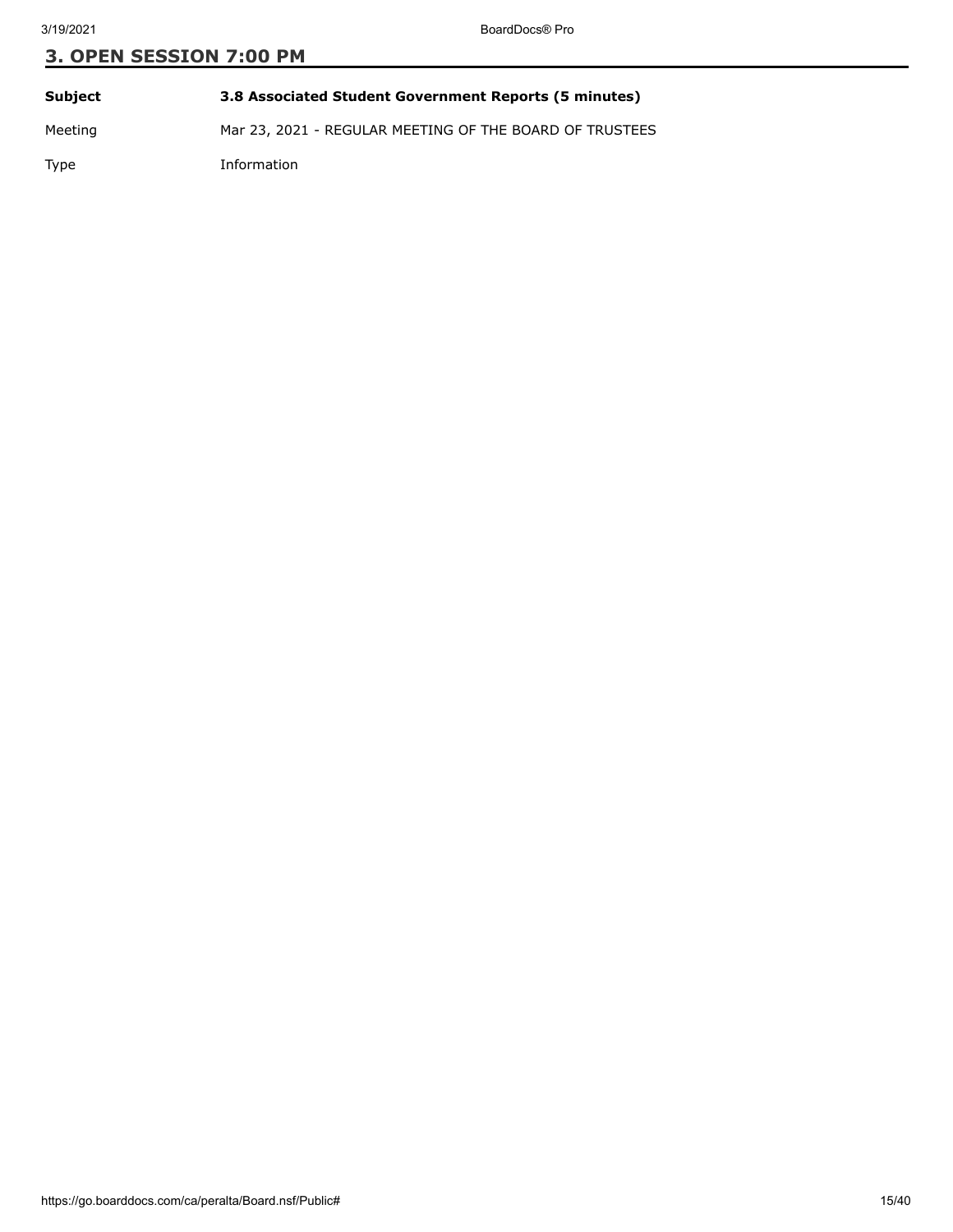| Subject | 3.9 Peralta Classified Senate Report (5 minutes)        |
|---------|---------------------------------------------------------|
| Meeting | Mar 23, 2021 - REGULAR MEETING OF THE BOARD OF TRUSTEES |

Type Information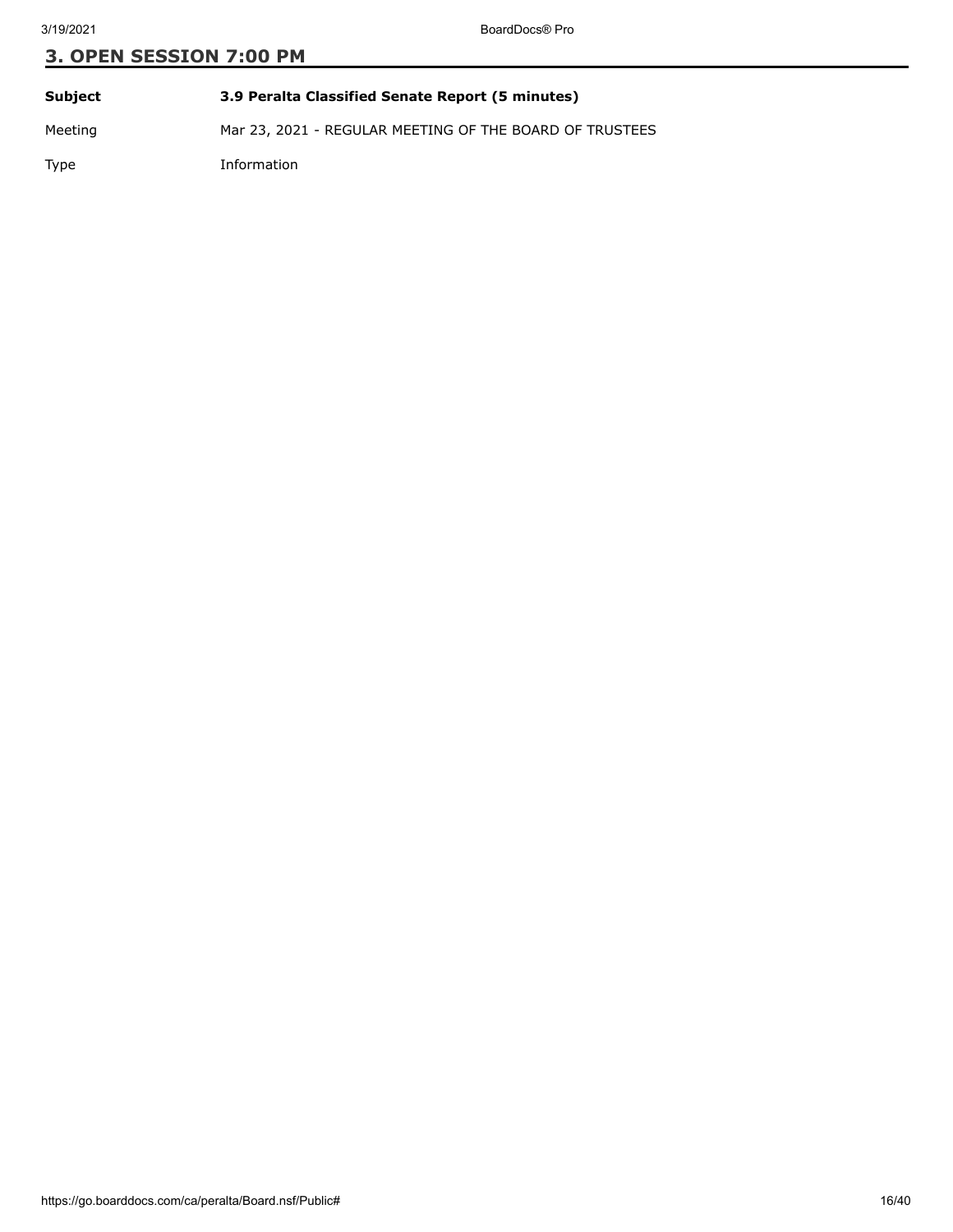| Subject | 3.10 District Academic Senate Report (5 minutes)        |
|---------|---------------------------------------------------------|
| Meeting | Mar 23, 2021 - REGULAR MEETING OF THE BOARD OF TRUSTEES |

Type Information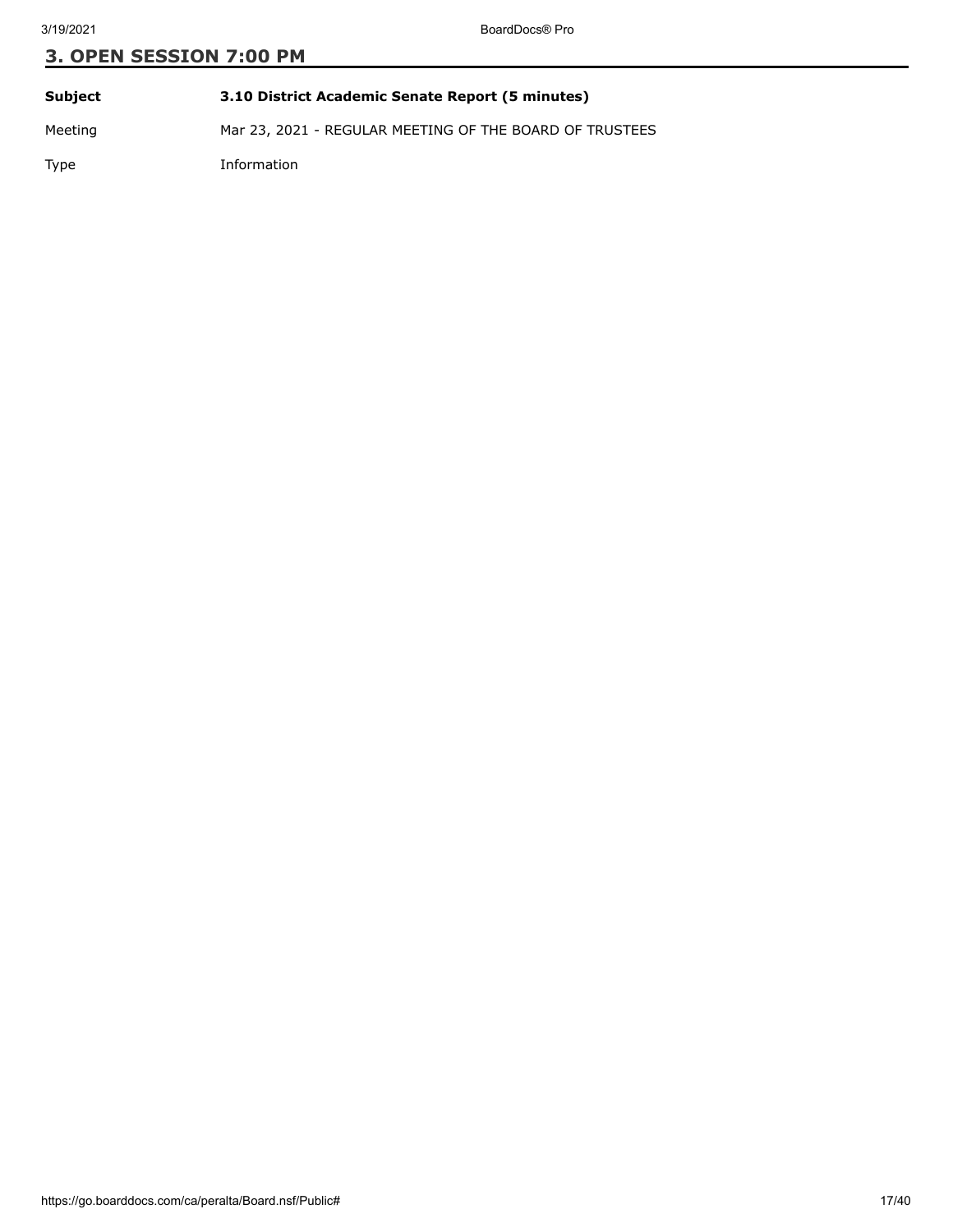# **Subject 3.11 Public Communication (up to 45 minutes)**

Meeting Mar 23, 2021 - REGULAR MEETING OF THE BOARD OF TRUSTEES

Type Information

At this time, the Board of Trustees will listen to communication from the public on matters that are not on the agenda and are within the Board's jurisdiction. Under provisions of the Brown Act, the Board and District staff are prohibited from discussing or taking action on oral requests that are not part of the agenda but may respond briefly. A maximum of 15 minutes (up to 3 minutes per individual) will be provided for speakers under this agenda section, at the Board President's discretion. A speaker's card must be completed to request to address the Board. Requests to speak which cannot be honored within the time limit will be scheduled for subsequent meetings in the order received. Persons addressing items included on the agenda will be heard at the time the item is considered, and comments on tangential issues not directly related to the item may be ruled out of order. Cards must be received prior to the Board's consideration of the item and are honored in the order the cards are received. A speaker may yield time to another speaker up to a limit of 6 additional minutes, with no more than 5 speakers on the issue, where both have completed a speaker's card, and the yielder must identify him/herself to the Board. Speakers are asked to submit any materials to the Board Clerk and shall not approach the dais during meetings. (Please line-up when your name is called.) Further direction is provided in Board Policy and Administrative Procedure 2345 Public Participation at Board Meetings.

**<http://web.peralta.edu/trustees/board-policies/>**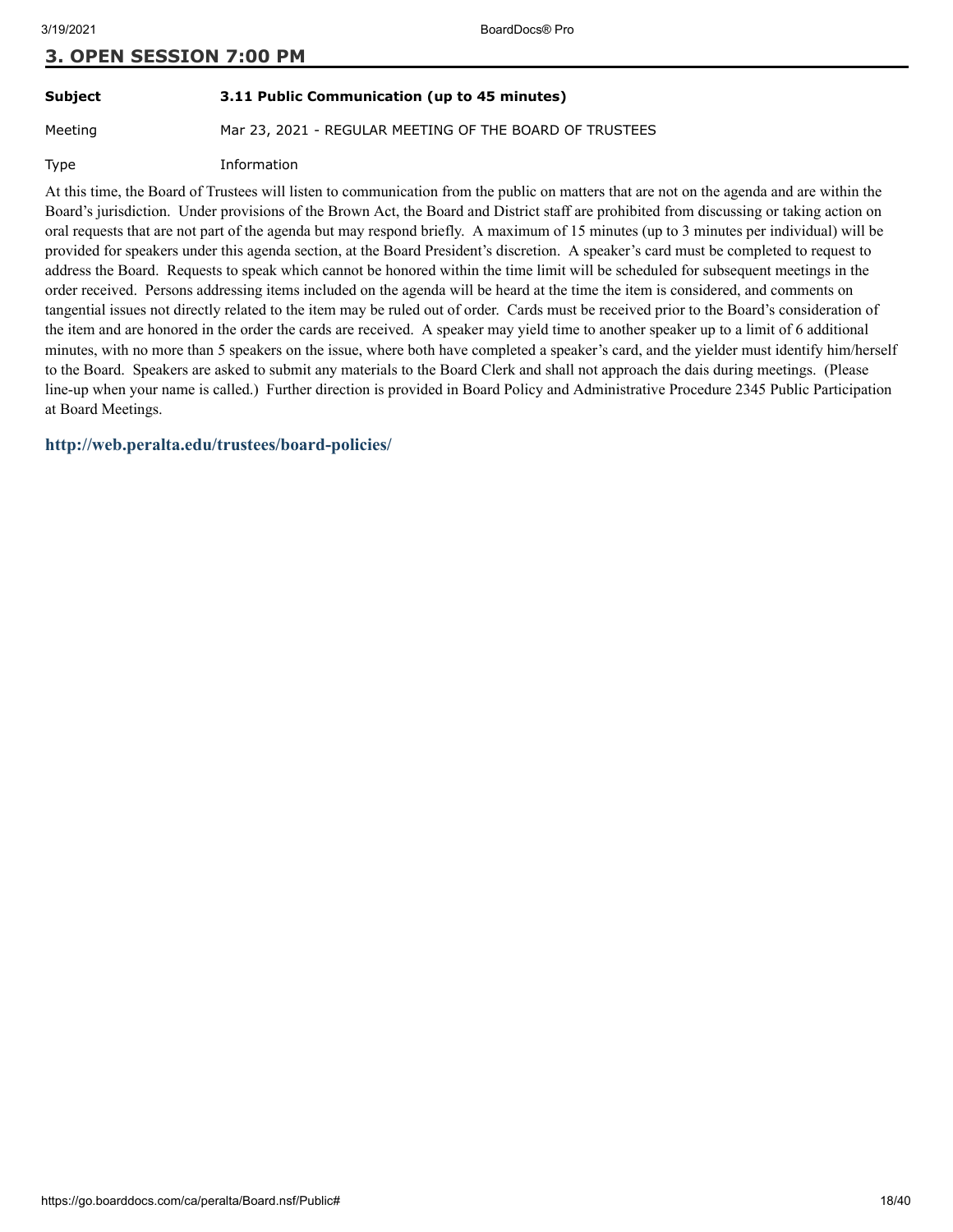#### **Subject 3.12 Chancellor's Reports (15 minutes)**

Meeting Mar 23, 2021 - REGULAR MEETING OF THE BOARD OF TRUSTEES

Type Information

• College Updates

File Attachments [3.23.21 Merritt College BOT Report.pdf \(3,927 KB\)](https://go.boarddocs.com/ca/peralta/Board.nsf/files/BZ6RG569B34C/$file/3.23.21%20Merritt%20College%20BOT%20Report.pdf) [3.23.21 BCC BOT Report.pdf \(758 KB\)](https://go.boarddocs.com/ca/peralta/Board.nsf/files/BZ8FXR41495E/$file/3.23.21%20BCC%20BOT%20Report.pdf) [Laney College Report.pdf \(952 KB\)](https://go.boarddocs.com/ca/peralta/Board.nsf/files/BZ94BX0AD33D/$file/Laney%20College%20Report.pdf) [CoA Board Report March 23 2021.pdf \(630 KB\)](https://go.boarddocs.com/ca/peralta/Board.nsf/files/BZ9PWT6639D1/$file/CoA%20Board%20Report%20March%2023%202021.pdf)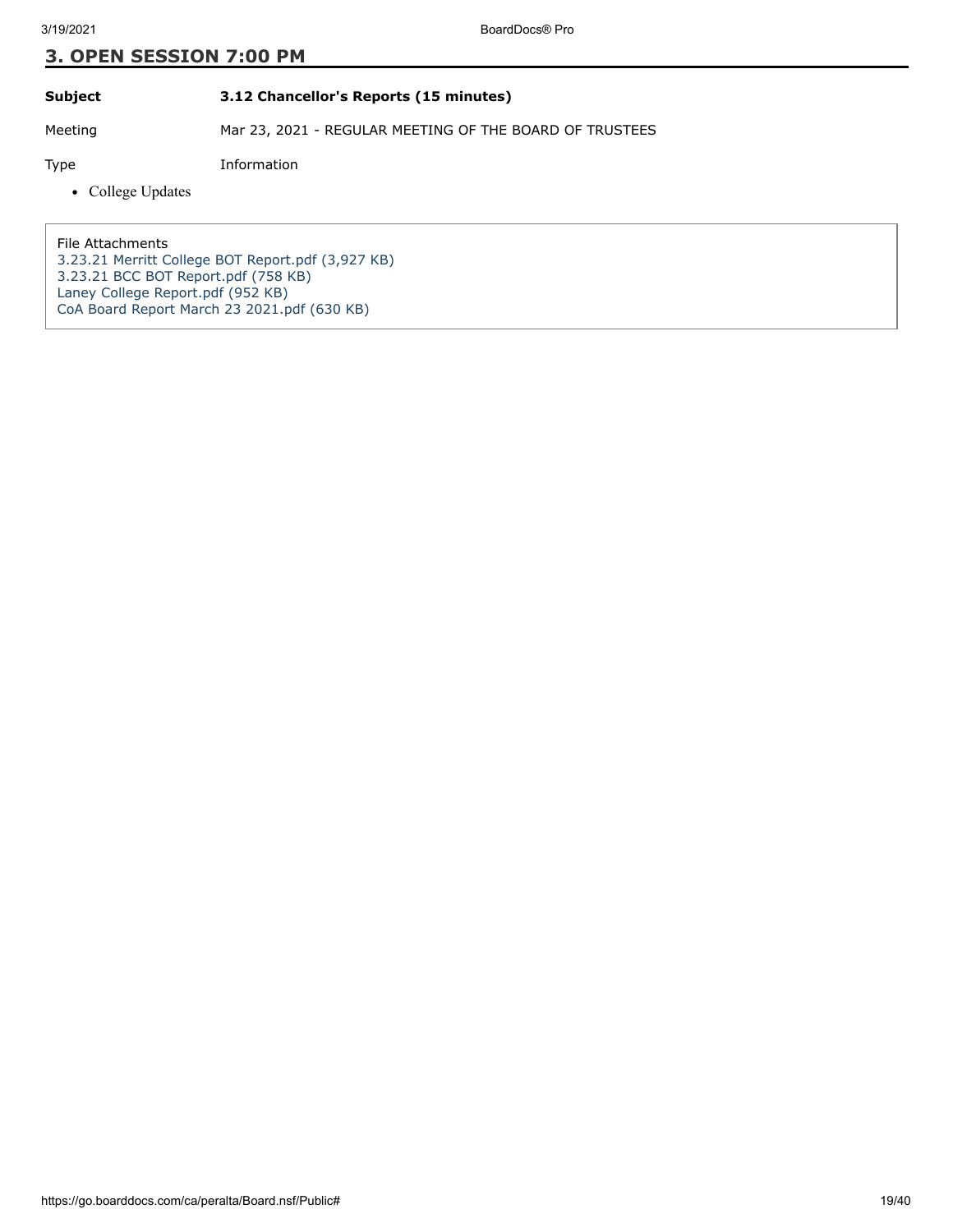## **5. CONSENT CALENDAR - CHANCELLOR'S OFFICE**

| <b>Subject</b>                       | 5.1 Consider Ratification of Monthly Contract Report in Accordance with Administrative<br>Policy 6340. Presenter: Interim Chancellor Carla Walter |
|--------------------------------------|---------------------------------------------------------------------------------------------------------------------------------------------------|
| Meeting                              | Mar 23, 2021 - REGULAR MEETING OF THE BOARD OF TRUSTEES                                                                                           |
| Type                                 | Action (Consent)                                                                                                                                  |
| Preferred Date                       | Mar 23, 2021                                                                                                                                      |
| Absolute Date                        | Mar 23, 2021                                                                                                                                      |
| Fiscal Impact                        | No                                                                                                                                                |
| <b>TO: Peralta Board of Trustees</b> |                                                                                                                                                   |

## **FROM: Dr. Carla Walter, Interim Chancellor**

#### **PREPARED BY: Brandi Howard, Contracts & Legal Affairs Coordinator**

#### **BACKGROUND/ANALYSIS:**

Seeking Ratification of the Monthly Report of Contracts for the period of February 25, 2021, through March 10, 2021. In accordance with Administrative Policy 6340, all contracts and amendments regardless of dollar amount must be ratified by the Board of Trustees within 60 days, if not approved.

#### **DELIVERABLES/SCOPE OF WORK:**

Scope of Work and budget source for each contract can be found in the monthly report.

#### **EVALUATION AND RECOMMENDED ACTION:**

The Interim Chancellor recommends ratification.

#### File Attachments

[3.23.2021 BOT Ratification Report \(Word\).pdf \(35 KB\)](https://go.boarddocs.com/ca/peralta/Board.nsf/files/BZ6P4P62744F/$file/3.23.2021%20BOT%20Ratification%20Report%20(Word).pdf)

*All matters listed under the Consent Calendar are considered by the Board of Trustees to be routine or sufficiently supported by back-up information as to not require additional discussion. Consent Calendar items will be enacted by one motion. There will be no separate discussion on these items prior to the time the Board votes on them, unless a Board member requests that a specific item be removed from the Consent Calendar for action and a separate vote. Public comment on Consent Calendar items from anyone completing a card will be heard prior to the Board's vote on the Consent Calendar. All Board approved contracts are subject to final negotiation and execution by the Chancellor.*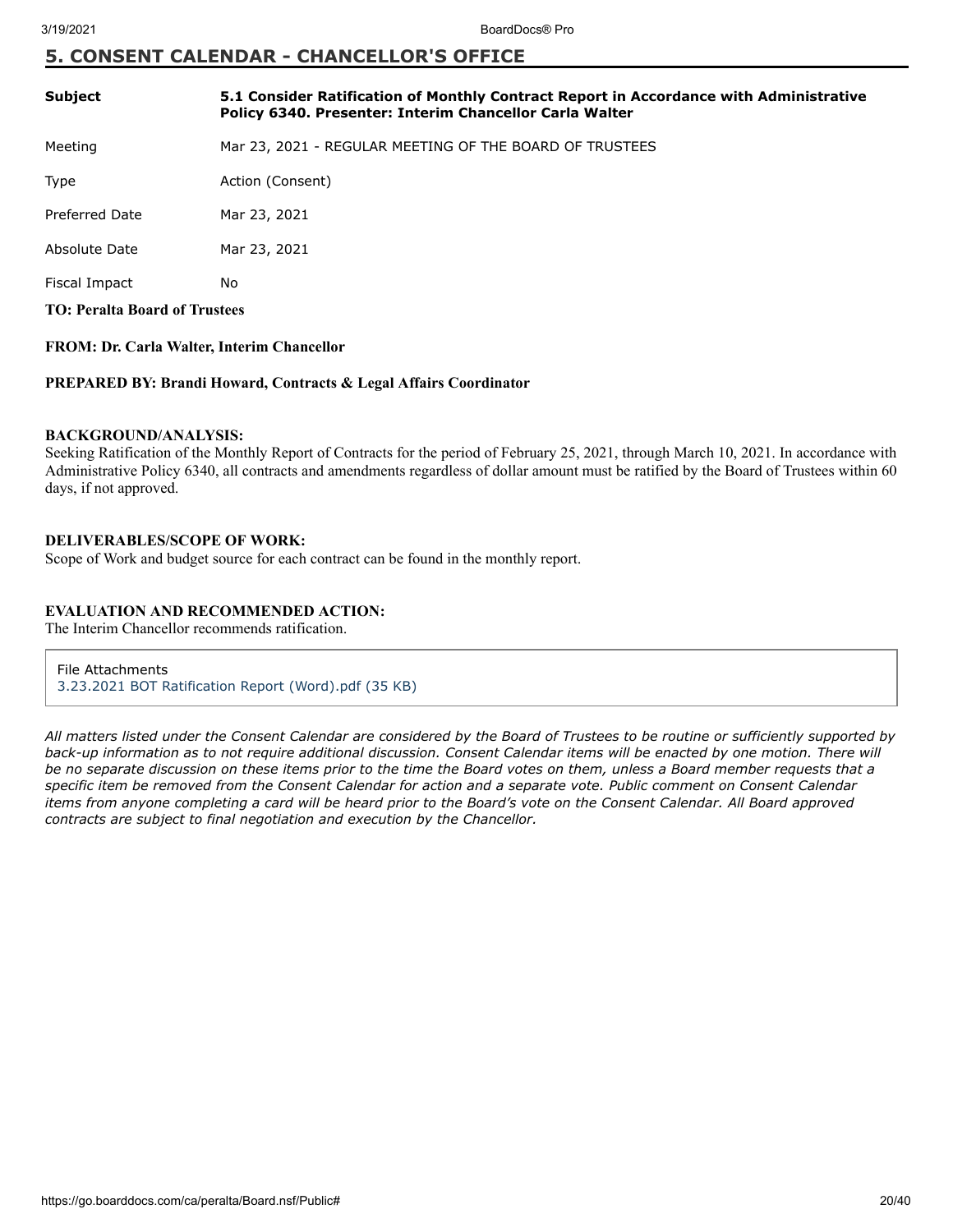## **5. CONSENT CALENDAR - CHANCELLOR'S OFFICE**

| <b>Subject</b>                                | 5.2 Consider Ratification of an Addendum to the Independent Contractor Agreement for<br>PPL, Inc. in the Amount of \$57,300. Interim Chancellor Carla Walter |  |
|-----------------------------------------------|--------------------------------------------------------------------------------------------------------------------------------------------------------------|--|
| Meeting                                       | Mar 23, 2021 - REGULAR MEETING OF THE BOARD OF TRUSTEES                                                                                                      |  |
| Type                                          | Action (Consent)                                                                                                                                             |  |
| <b>Preferred Date</b>                         | Mar 23, 2021                                                                                                                                                 |  |
| Absolute Date                                 | Mar 23, 2021                                                                                                                                                 |  |
| Fiscal Impact                                 | Yes                                                                                                                                                          |  |
| Dollar Amount                                 | \$57,300.00                                                                                                                                                  |  |
| <b>Budgeted</b>                               | Yes                                                                                                                                                          |  |
| <b>Budget Source</b>                          | General Fund 1-01-112-5105-1-609100-0000-00                                                                                                                  |  |
| <b>TO: Peralta Board of Trustees</b>          |                                                                                                                                                              |  |
| <b>FROM: Carla Walter, Interim Chancellor</b> |                                                                                                                                                              |  |

#### **PREPARED BY: Maisha Jameson, Board Clerk**

#### **BACKGROUND/ANALYSIS:**

Vendor's Name: PPL, Inc.

PPL, Inc. was originally contracted to provide accreditation support consultation services, and are now being contracted to provide strategic planning and executive coaching consultation services. The original contract and the 1st Addendum were under the threshold for requiring Board approval. What is being presented for consideration by the Board is Addendum #2, which extends the term of the contract and add funds to cover the added scope of work related to the strategic planning and executive coaching consultation services.

| <b>Description</b>                                                 | Amount   | <b>Board Approval Date</b>                         |
|--------------------------------------------------------------------|----------|----------------------------------------------------|
| Original Independent Contractor/Consultant<br>Services Contract    | \$11,500 | N/A (Board Approval Not Required)                  |
| Independent Contractor/Consultant Services<br>Contract Addendum #1 | \$17,250 | N/A (Board Approval Not Required)                  |
| Addendum #2 to increase amount of contract<br>#14060               | \$57,300 | Needs Board approval at the March 23, 2021 Meeting |
|                                                                    |          |                                                    |

**TOTAL \$86,050**

#### **DELIVERABLES/SCOPE OF WORK:**

Under this Addendum, PPL, Inc. will provide consultation services to the District related to facilitating the District's strategic planning process to ultimately result in updating of the District's new Strategic Plan. PPL, Inc. will also provide professional coaching and consultation to the Chancellor's executive team and Chancellor's Cabinet focussing on assessment and human capital performance.

PPL, Inc. will update the Peralta Community College District's (PCCD) Strategic Master Plan.

Part One: Provide facilitation and consultation for the Chancellor's Executive Cabinet Retreat with a focus on preparing for the development of new strategic plans and educational master plans.

Part Two: Assist with the process of updating the PCCD Strategic Plan.

Part Three: Provide coaching and consultation for the Chancellor's Executive Cabinet team members focusing on assessment and increased human capital performance.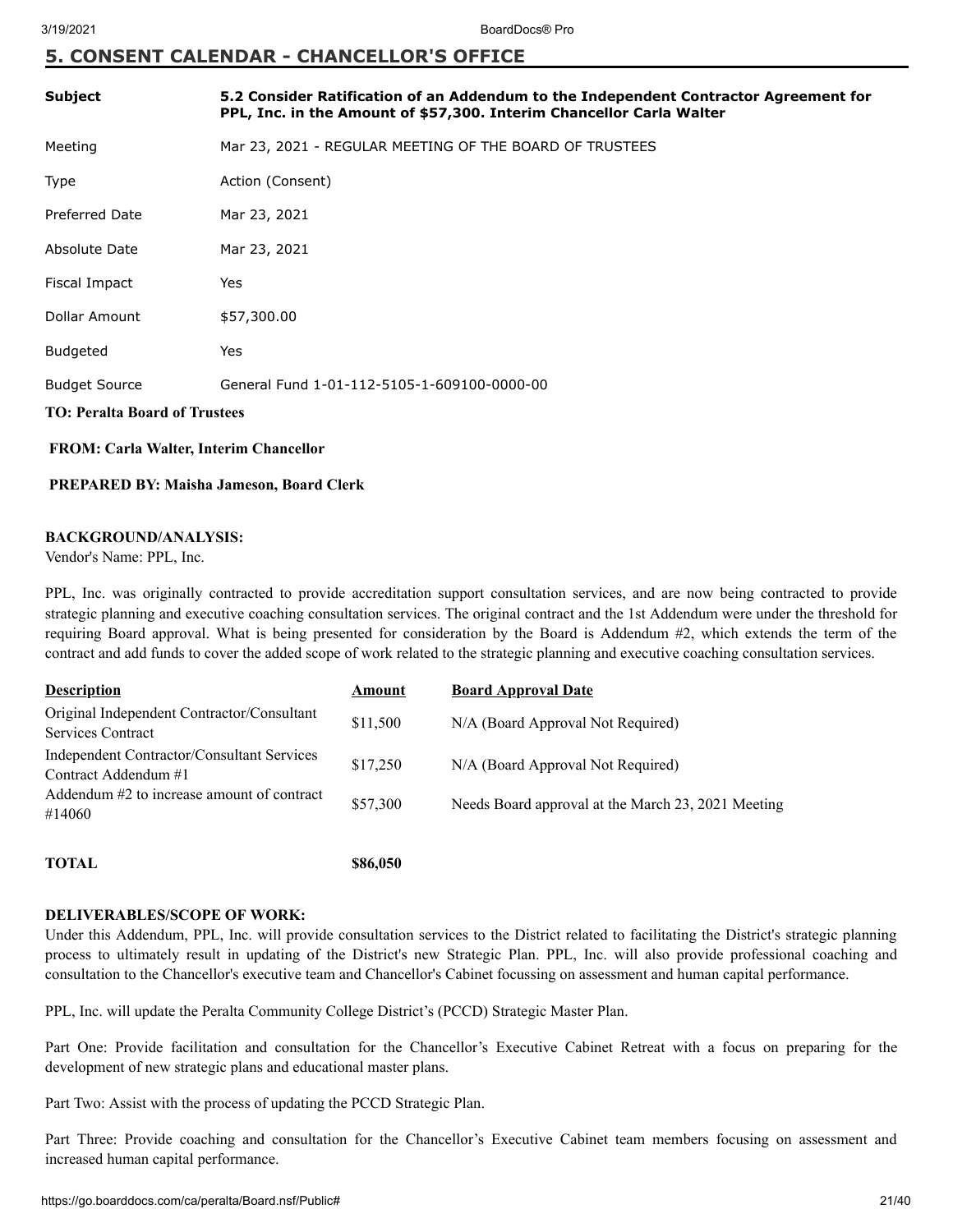#### **ANTICIPATED COMPLETION DATE:**

June 30, 2021

## **EVALUATION AND RECOMMENDED ACTION:**

The Interim Chancellor recommends ratification.

#### File Attachments

[PPL, Inc - \\$57,300 Addendum #2-DRAFT5 - Full Packet - unsigned.pdf \(11,091 KB\)](https://go.boarddocs.com/ca/peralta/Board.nsf/files/BZ9SKT7319F2/$file/PPL%2C%20Inc%20-%20%2457%2C300%20Addendum%20%232-DRAFT5%20-%20Full%20Packet%20-%20unsigned.pdf)

*All matters listed under the Consent Calendar are considered by the Board of Trustees to be routine or sufficiently supported by back-up information as to not require additional discussion. Consent Calendar items will be enacted by one motion. There will be no separate discussion on these items prior to the time the Board votes on them, unless a Board member requests that a specific item be removed from the Consent Calendar for action and a separate vote. Public comment on Consent Calendar items from anyone completing a card will be heard prior to the Board's vote on the Consent Calendar. All Board approved contracts are subject to final negotiation and execution by the Chancellor.*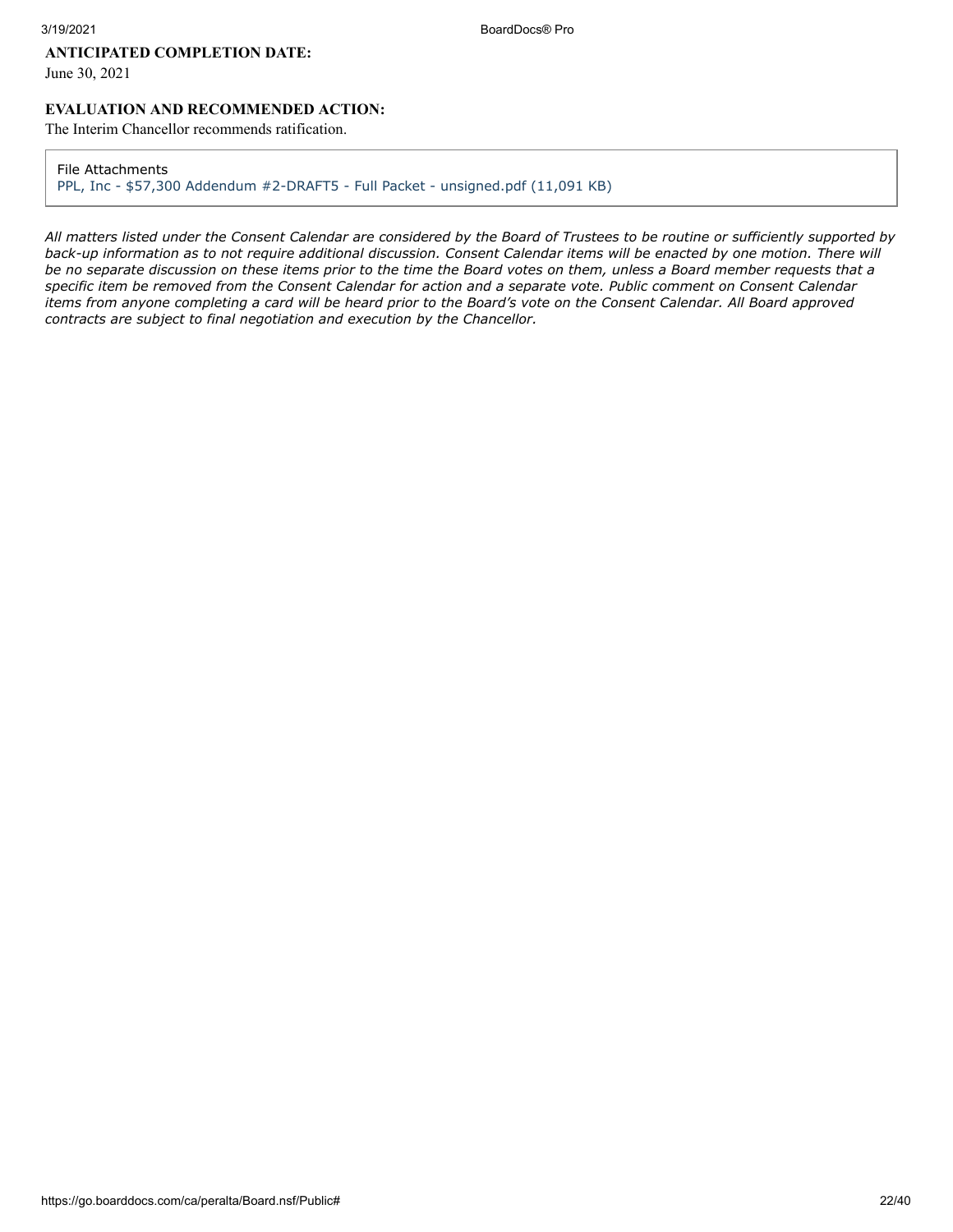## **5. CONSENT CALENDAR - CHANCELLOR'S OFFICE**

| <b>Subject</b>                                | 5.3 Consider Ratification of an Independent Contractor Agreement for SEMWORKS in the<br>Amount of \$54,900. Interim Chancellor Carla Walter |  |
|-----------------------------------------------|---------------------------------------------------------------------------------------------------------------------------------------------|--|
| Meeting                                       | Mar 23, 2021 - REGULAR MEETING OF THE BOARD OF TRUSTEES                                                                                     |  |
| <b>Type</b>                                   | Action (Consent)                                                                                                                            |  |
| <b>Preferred Date</b>                         | Mar 23, 2021                                                                                                                                |  |
| Absolute Date                                 | Mar 23, 2021                                                                                                                                |  |
| Fiscal Impact                                 | Yes                                                                                                                                         |  |
| Dollar Amount                                 | \$54,900.00                                                                                                                                 |  |
| <b>Budgeted</b>                               | Yes                                                                                                                                         |  |
| <b>Budget Source</b>                          | General Fund 1-01-112-5105-1-660200-0000-00                                                                                                 |  |
| <b>TO: Peralta Board of Trustees</b>          |                                                                                                                                             |  |
| <b>FROM: Carla Walter, Interim Chancellor</b> |                                                                                                                                             |  |

## **PREPARED BY: Maisha Jameson, Board Clerk**

#### **BACKGROUND/ANALYSIS:**

Vendor's Name: SEM Works

Given the decline in enrollment District-wide, SEM Works has been brought on board to provide support to the colleges and districts related to strategic enrollment management. SEM Works is a company focused on helping institutions of higher education achieve success with sustainable strategic enrollment management and marketing solutions. SEM Works serves its clients through consulting, research, and professional development. This expertise is timely and is one of the ways in which the District is making intentional efforts to understand its declining enrollment so that it is better positioned to address it.

#### **DELIVERABLES/SCOPE OF WORK:**

Dr. Jim Black of SEM Works will provide remote consulting services to include the following:

1. A situational analysis of current strategies/practices/plans/goals/data related to student enrollment.

2. A comprehensive enrollment management review of services, and associated structures, policies, processes, systems, practices, and strategies resulting in recommendations for optimizing operational performance, as well as the identification of strategic opportunities, strategy options, and recommended priorities for advancing a more holistic and integrated approach to enrollment management.

3. A detailed webinar report of findings and recommendations from the situational analysis and the enrollment management review.

4. A survey of prospective students that provides a systematic collection and analysis of insights into the pre-enrollment experience at the four colleges. The survey would aim to strategically target recruitment and marketing efforts. Such a survey will produce actionable data from various student subpopulations, which will provide strategic intelligence regarding effective recruitment outreach, yield strategies, and prospective student communications. In addition, the survey will assess perceptions of the colleges and their positioning relative to competitors with a view to informing (a) opportunities for new student markets, (b) reasons inquiries, and applicants choose to attend a PCCD institution or not, and (c) the development of a targeted student marketing strategies

#### **ANTICIPATED COMPLETION DATE:**

June 30, 2021

## **EVALUATION AND RECOMMENDED ACTION:**

The Interim Chancellor recommends ratification.

File Attachments [MARC -SEMWORKS for \\$54,900 - 3.2021- 3 Full Packet - unsigned.pdf \(1,074 KB\)](https://go.boarddocs.com/ca/peralta/Board.nsf/files/BZ9MCB5A886B/$file/MARC%20-SEMWORKS%20for%20%2454%2C900%20-%203.2021-%203%20Full%20Packet%20-%20unsigned.pdf)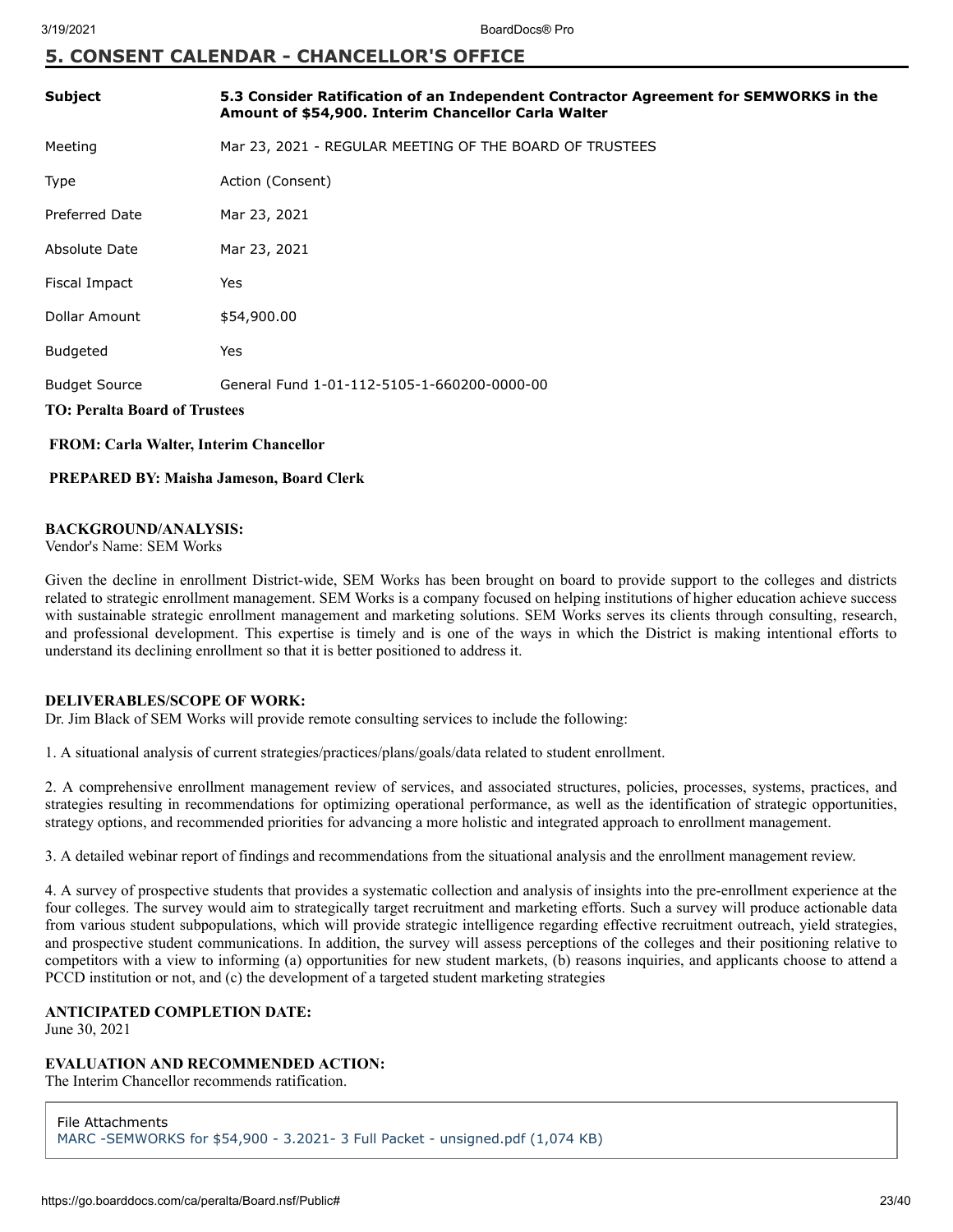#### 3/19/2021 BoardDocs® Pro

*All matters listed under the Consent Calendar are considered by the Board of Trustees to be routine or sufficiently supported by back-up information as to not require additional discussion. Consent Calendar items will be enacted by one motion. There will be no separate discussion on these items prior to the time the Board votes on them, unless a Board member requests that a specific item be removed from the Consent Calendar for action and a separate vote. Public comment on Consent Calendar items from anyone completing a card will be heard prior to the Board's vote on the Consent Calendar. All Board approved contracts are subject to final negotiation and execution by the Chancellor.*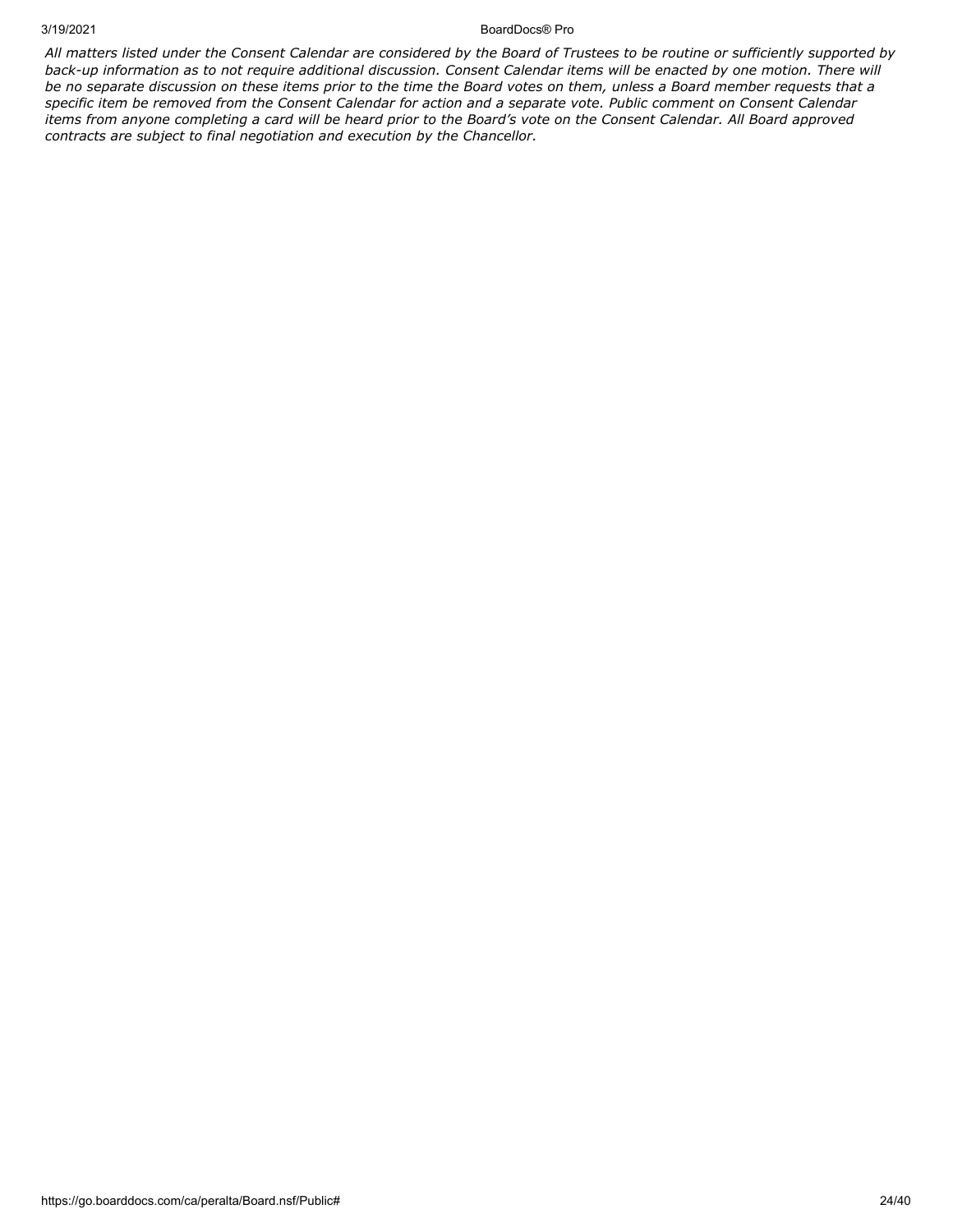## **6. CONSENT CALENDAR - ACADEMIC AFFAIRS**

| <b>Subject</b>                       | 6.1 Consider Approval of Course and Program Additions, Deactivations and Changes.<br><b>Presenter: Vice Chancellor Brown</b> |  |  |
|--------------------------------------|------------------------------------------------------------------------------------------------------------------------------|--|--|
| Meeting                              | Mar 23, 2021 - REGULAR MEETING OF THE BOARD OF TRUSTEES                                                                      |  |  |
| Type                                 | Action (Consent)                                                                                                             |  |  |
| <b>Preferred Date</b>                | Mar 23, 2021                                                                                                                 |  |  |
| Absolute Date                        | Mar 23, 2021                                                                                                                 |  |  |
| Fiscal Impact                        | No                                                                                                                           |  |  |
| <b>Budgeted</b>                      | <b>No</b>                                                                                                                    |  |  |
| <b>Budget Source</b>                 | N/A                                                                                                                          |  |  |
| <b>TO: Peralta Board of Trustees</b> |                                                                                                                              |  |  |

#### **FROM: Department of Academic Affairs**

#### **PREPARED BY: Amany Elmasry, Curriculum and System Tech Analyst**

#### **BACKGROUND/ANALYSIS:**

The role of Council on Instruction, Planning and Development (CIPD) is to review college curriculum additions, deletions, or modifications and submit them to the Board of Trustees for approval. CIPD meetings monthly throughout the academic year and is composed of college curriculum chairs (appointed by the Academic Senate), curriculum specialists, matriculation officers, the District Academic Senate President, the Vice Chancellor of Academic Affairs & Student Success, Deans and Vice Presidents of Instruction.

Course and program additions are based on industry demand and/or student's needs in the following fields: Bioscience: Genetics of Neuroscience.

Course modifications are required to comply with State Chancellor's Office initiatives such as the code alignment project for better reporting. They are also required for updates to course curriculum to ensure alignment with district-wide requisites and unit values in order to streamline student enrollment and to comply with Education Code Sections 70901(b), 70902(b), and 78016; and California Code of Administrative Regulations Sections 51000, 51022, 55100, 55130 and 55150.

Course deletions result in deactivating courses that are no longer offered from the college catalog, state inventory, CurriQunet, ASSIST, and Passport according to the approved effective term listed in the attached agenda.

#### **DELIVERABLES/SCOPE OF WORK:**

The attached PDF entitled "Mar 2021 CIPD Report" and "Mar 2021 Program Proposals" contains course and program additions, changes, and deactivations as approved by the colleges' curriculum committees and The Council for Instruction, Planning, and Development (CIPD).

#### **ANTICIPATED COMPLETION DATE:**

All curriculum additions, deletions, and modifications reflect work that occurs on an ongoing basis.

#### **EVALUATION AND RECOMMENDED ACTION:**

The Vice Chancellor of Academic Affairs and Student Success and the Interim Chancellor recommend approval.

File Attachments [Mar 2021 CIPD Report.pdf \(236 KB\)](https://go.boarddocs.com/ca/peralta/Board.nsf/files/BYYP2L5ED45F/$file/Mar%202021%20CIPD%20Report.pdf) [Mar2021 Program Proposals.pdf \(354 KB\)](https://go.boarddocs.com/ca/peralta/Board.nsf/files/BYYP2N5EDD7B/$file/Mar2021%20Program%20Proposals.pdf)

*All matters listed under the Consent Calendar are considered by the Board of Trustees to be routine or sufficiently supported by back-up information as to not require additional discussion. Consent Calendar items will be enacted by one motion. There will be no separate discussion on these items prior to the time the Board votes on them, unless a Board member requests that a*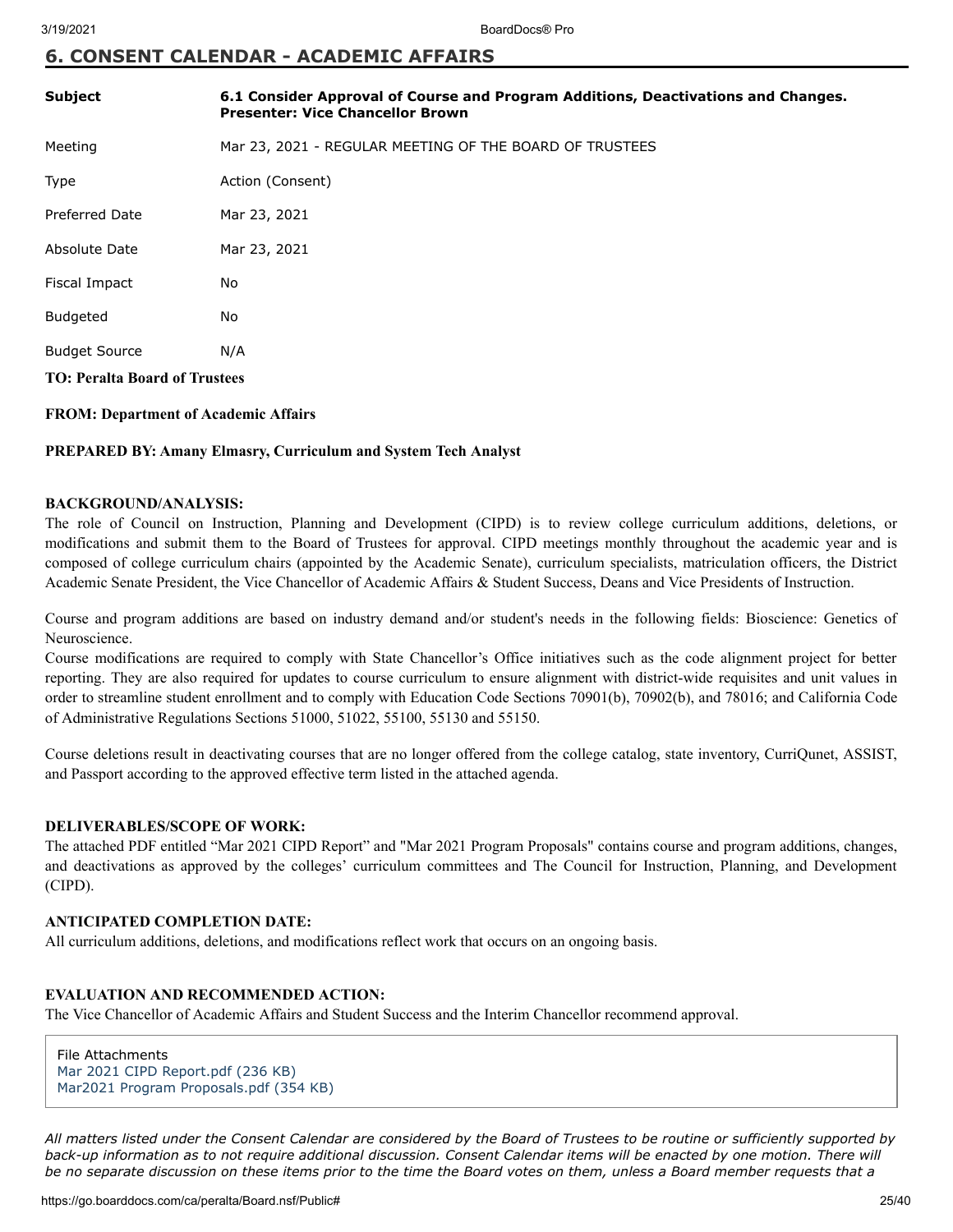3/19/2021 BoardDocs® Pro

*specific item be removed from the Consent Calendar for action and a separate vote. Public comment on Consent Calendar items from anyone completing a card will be heard prior to the Board's vote on the Consent Calendar. All Board approved contracts are subject to final negotiation and execution by the Chancellor.*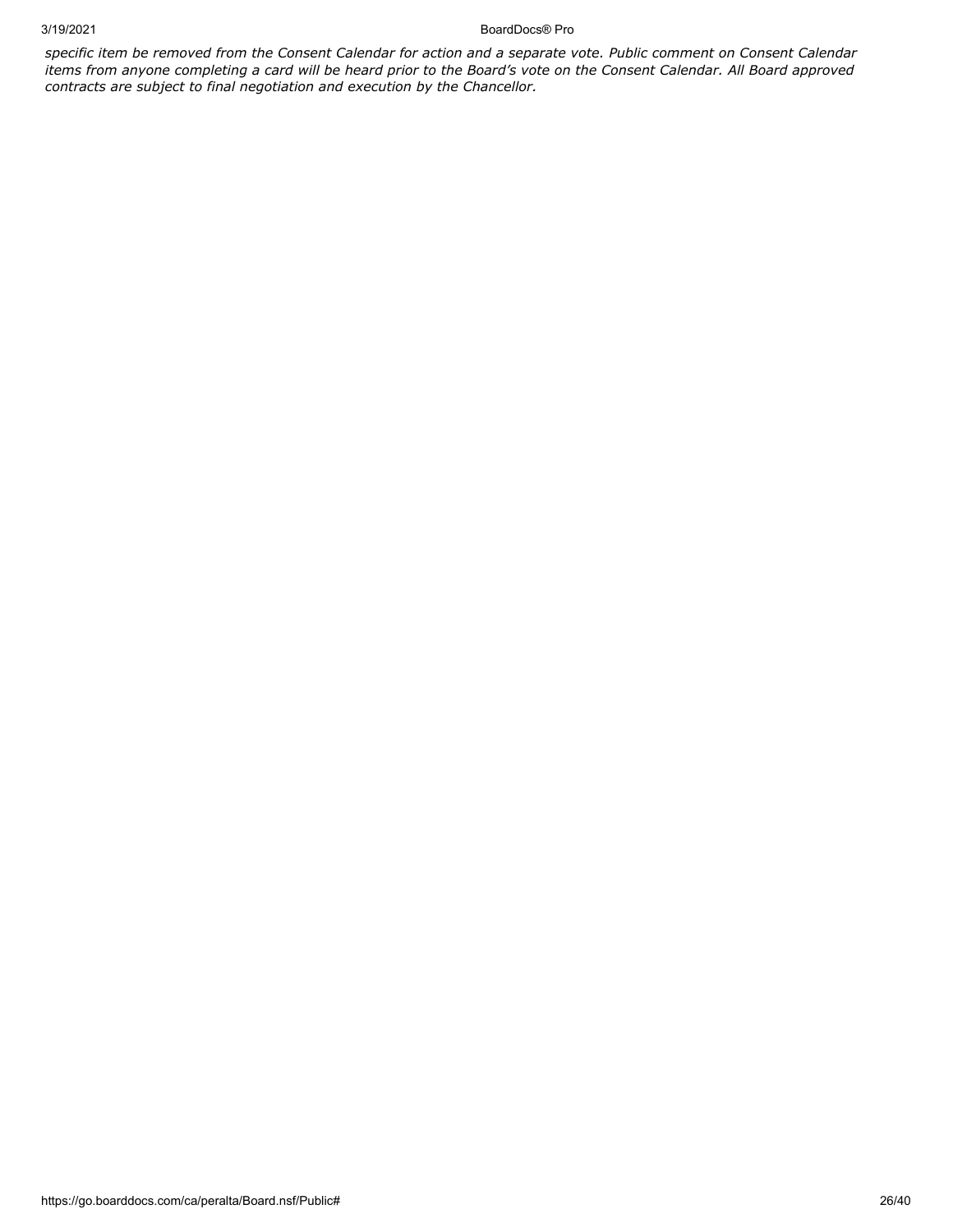## **7. CONSENT CALENDAR - FACILITIES**

| Subject | 7.1 Consider Approval of an Agreement Incorporating Master Agreement for Elevator     |
|---------|---------------------------------------------------------------------------------------|
|         | Repair and Modernization Services with Kone, Inc. Pursuant to a US Communities        |
|         | Government Purchasing Alliance Contract to allow for the Provision of Elevator Repair |
|         | and Modernization Services Necessary to Address the State Preliminary Order Issued to |
|         | the Kitchen Elevator located on the Laney College Campus in an Amount Not-To-Exceed   |
|         | \$193,744.45. Presenter: Acting Vice Chancellor Atheria Smith.                        |
|         |                                                                                       |

Meeting Mar 23, 2021 - REGULAR MEETING OF THE BOARD OF TRUSTEES

| Type | Action (Consent) |  |  |
|------|------------------|--|--|
|      |                  |  |  |

Preferred Date Mar 23, 2021

Absolute Date Mar 23, 2021

Fiscal Impact Yes

Dollar Amount \$193,744.45

Budgeted Yes

Budget Source 1-43-391-6206-1-710000-2423-07 (Measure G Funds)

#### **TO: Peralta Board of Trustees**

#### **FROM: Department of General Services**

#### **PREPARED BY: AECOM**

#### **BACKGROUND/ANALYSIS:**

The Board is asked to approve an Agreement Incorporating Master Service Agreement with Kone, Inc. ("Agreement") which will allow the vendor to complete necessary repair work and modernization services on the kitchen elevator located in the Laney Student Center.

On March 23, 2020, the State of California Department of Industrial Relations Division of Occupational Safety and Health ("State") sent inspectors out to the District to evaluate the kitchen elevator located in the Student Center for the Laney College campus. Thereafter, the State issued a Preliminary Order directing the District to correct the unsafe conditions listed in the State's inspection report.

To remedy the deficits listed in the Preliminary Order, the District would like to contract with Kone, Inc. ("Kone") to provide major repairs to the kitchen elevator that was cited by the State. The District is a participating member in the US Communities Governmental Purchasing Alliance ("US Communities") and would like to procure the desired repair and modernization services via the prices and terms set forth in the Facility Repair and Maintenance Contract the City of Kansas City entered into with Kone on December 1, 2018.

Kone has provided three proposals for the scope of services required to address the outstanding State Order for the kitchen elevator. As Kone has serviced the District's existing elevator systems for several years, the vendor is uniquely qualified due to its special knowledge of how the existing system was installed as well as its regular operation.

Government Code section 6500 et seq. allows public agencies, such as the District, to enter into joint powers agreements to exercise powers common to them, including the power to procure equipment materials and supplies. In accordance with Government Code section 6500 et seq., the District's contract with Kone will be governed by the terms and conditions of the US Communities Kansas City Master Agreement. The scope of work set forth in the Agreement is outlined in Table 1.

#### **Table 1 – Summary of the Contract**

| <b>Description of Contract</b>                                                                                              | Amount       | Date of Board<br>Approval     |
|-----------------------------------------------------------------------------------------------------------------------------|--------------|-------------------------------|
| Agreement Incorporating Master Agreement for Laney Student<br>Center Kitchen Elevator Repair and Modernization (This item.) |              |                               |
| Jack Modernization                                                                                                          | \$112,426.32 | Pending approval<br>3/23/2021 |
| Jack Drilling                                                                                                               | \$38,900.00  |                               |
| Power Unit Modernization                                                                                                    | \$42,418.13  |                               |

https://go.boarddocs.com/ca/peralta/Board.nsf/Public# 27/40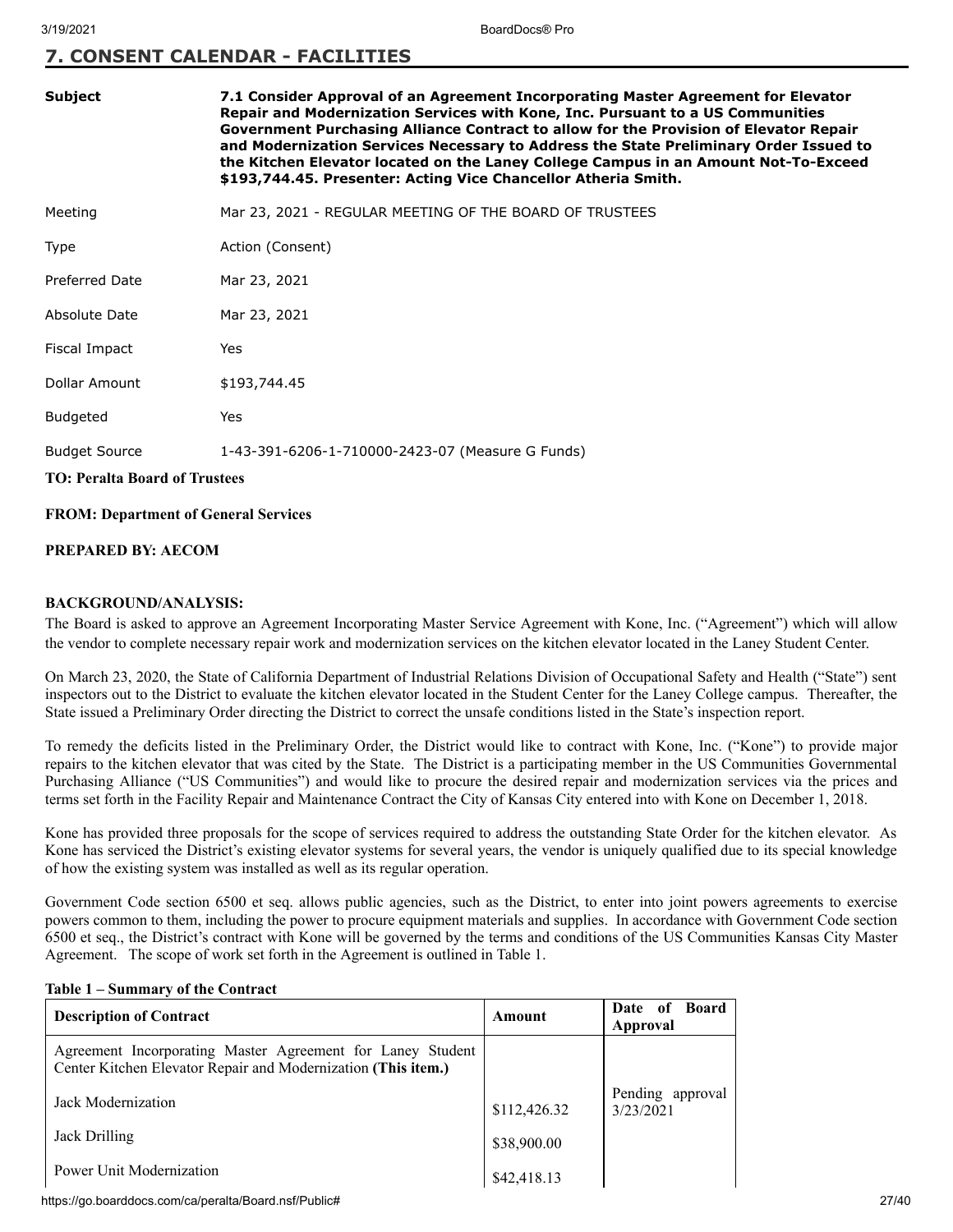3/19/2021 BoardDocs® Pro

| <b>CONTRACTOR</b><br>Total | $\sim$ $\sim$<br>$\sim$ $\sim$ $\sim$ $\sim$<br>$\mathbb{C}$<br>744<br>л.<br><b>44.4.</b><br>9179.7 |  |
|----------------------------|-----------------------------------------------------------------------------------------------------|--|
|                            |                                                                                                     |  |

#### **Budget String is as follows:**

| <b>Budget String</b>                 | Amount       | Addendum | Total        | Percentage |
|--------------------------------------|--------------|----------|--------------|------------|
| $1-43-391-6206-1-$<br>710000-2423-07 | \$193,744.45 | N/A      | \$193,744.45 | $100\%$    |
| <b>Contract Total</b>                |              |          | \$193,744.45 |            |

In the 20-21 Fiscal Year, KONE has been awarded the following contracts or contract amendments with the District:

| Contract                                                          | Amount    | <b>Board Approval</b> | <b>Complete or Ongoing</b> |
|-------------------------------------------------------------------|-----------|-----------------------|----------------------------|
| District-wide Maintenance 3<br>Years<br>$9-10-2019$ to $9-9-2022$ | \$544,860 | $9 - 10 - 2019$       | Ongoing                    |
| <b>TOTAL</b>                                                      | \$544,860 |                       |                            |

Contact Information for Kone, Inc.:

Kone's headquarters is based in Illinois. Local Regional Office Kone 15021 Wicks Blvd, San Leandro, CA 94577. Jose Nunez is the Oakland Area Manager for Kone.

#### **DELIVERABLES/SCOPE OF WORK:**

Kone will provide the labor, material, tools and supervision to complete the following scopes of work on the Laney Student Center kitchen elevator:

- 1. Jack Modernization;
- 2. Jack Drilling; and
- 3. Power Unit Modernization.

A detailed description of the above-referenced scope of work is set forth in Exhibit "B" to the Agreement.

#### **ANTICIPATED COMPLETION DATE:**

The necessary elevator repairs and modernization services should be completed by September 30, 2021.

#### **EVALUATION AND RECOMMENDED ACTION:**

The Acting Vice Chancellor of General Services and Interim Chancellor recommend approval.

File Attachments [Kone \\$193 744.45 Laney Kitchen Elevator Modernization - signed.pdf \(13,041 KB\)](https://go.boarddocs.com/ca/peralta/Board.nsf/files/BYZTHC76642F/$file/Kone%20%24193%20744.45%20Laney%20Kitchen%20Elevator%20Modernization%20-%20signed.pdf)

*All matters listed under the Consent Calendar are considered by the Board of Trustees to be routine or sufficiently supported by back-up information as to not require additional discussion. Consent Calendar items will be enacted by one motion. There will be no separate discussion on these items prior to the time the Board votes on them, unless a Board member requests that a specific item be removed from the Consent Calendar for action and a separate vote. Public comment on Consent Calendar items from anyone completing a card will be heard prior to the Board's vote on the Consent Calendar. All Board approved contracts are subject to final negotiation and execution by the Chancellor.*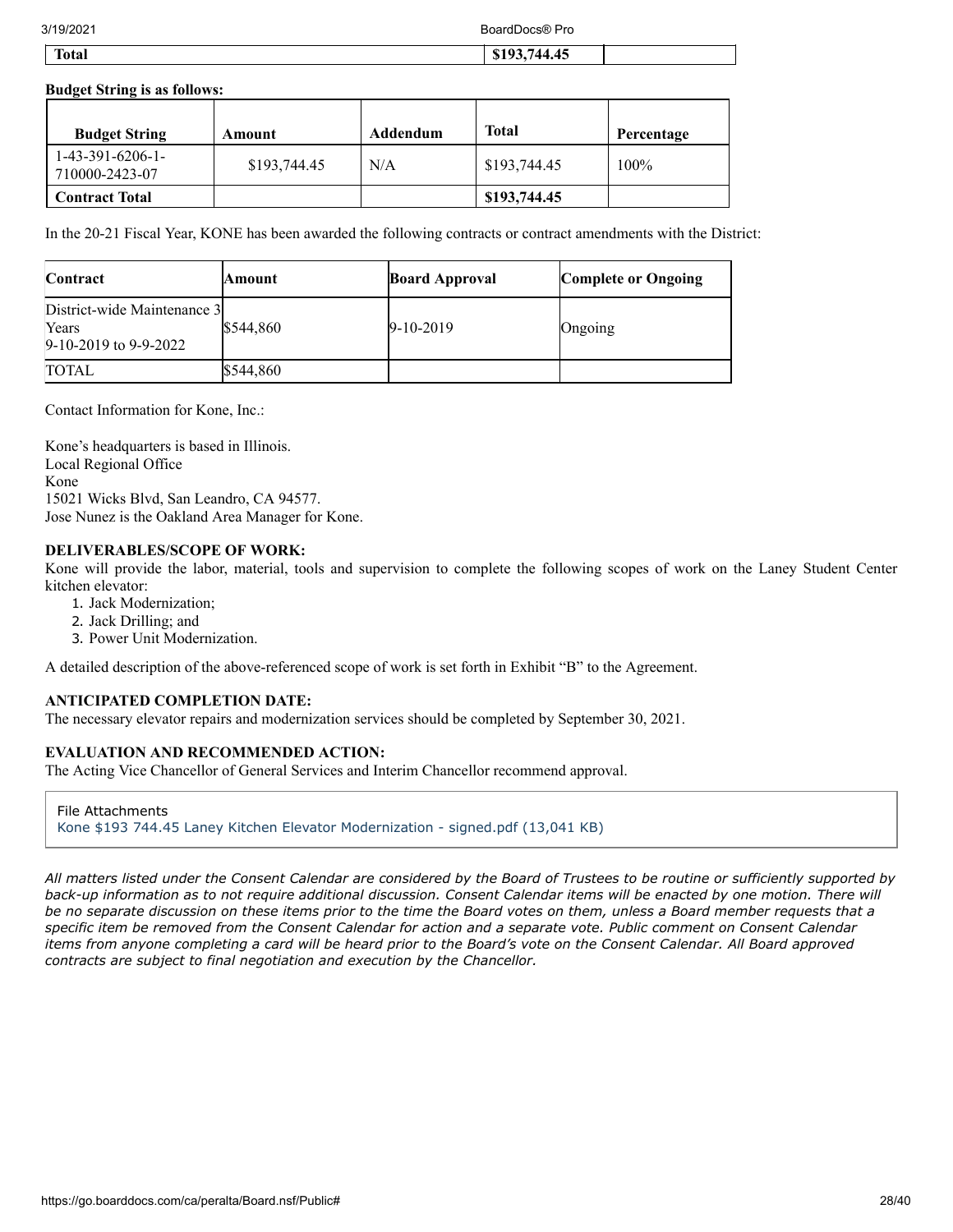## **8. CONSENT CALENDAR - FINANCE**

| <b>Subject</b>                                               | 8.1 Consider Approval of Addendum #2 with EdgeRock Technology in an Amount not to<br>Exceed \$17,250. Presenter: Interim Vice Chancellor Adil Ahmed |
|--------------------------------------------------------------|-----------------------------------------------------------------------------------------------------------------------------------------------------|
| Meeting                                                      | Mar 23, 2021 - REGULAR MEETING OF THE BOARD OF TRUSTEES                                                                                             |
| <b>Type</b>                                                  | Action (Consent)                                                                                                                                    |
| <b>Preferred Date</b>                                        | Mar 23, 2021                                                                                                                                        |
| Absolute Date                                                | Mar 23, 2021                                                                                                                                        |
| Fiscal Impact                                                | Yes                                                                                                                                                 |
| Dollar Amount                                                | \$17,250.00                                                                                                                                         |
| <b>Budgeted</b>                                              | Yes                                                                                                                                                 |
| <b>Budget Source</b><br><b>TO: Peralta Board of Trustees</b> | General Fund 1-01-141-5105-1-672000-0000-00                                                                                                         |

#### **FROM: Adil Ahmed, Interim Vice Chancellor for Finance & Administration**

#### **PREPARED BY: Richard Ferreira, Executive Assistant**

#### **BACKGROUND/ANALYSIS:**

EdgeRock Technology provided professional services for functional finance configuration and focused on the month-end close process. They also provided the District with functional finance configuration in regard to IRS reporting processes. Both of these services were part of adhering to FCMAT and addressing audit findings.

#### **DELIVERABLES/SCOPE OF WORK:**

Addendum #2 is for EdgeRock Technology to provide the District with professional services for Cash Flow and Financial Statement Reporting automation.

Original Agreement \$45,000 - Month End Close<br>Addendum #1 \$24,000 - Purchasing Cost S \$24,000 - Purchasing Cost Services Vendor Files (\$18,000) and 1099 Tax Forms Processing (\$6,000) Addendum #2  $$17,250$  - Year End Closing

Total Amount \$86,250

#### **ANTICIPATED COMPLETION DATE:**

The date of completion is June 30, 2021.

#### **EVALUATION AND RECOMMENDED ACTION:**

The District's Finance Department evaluated the deliverables to date for EdgeRock Technology and found them to be satisfactory. The Interim Vice Chancellor of Finance & Administration and the Interim Chancellor recommend approval.

File Attachments [EdgeRock Technology - MARC - 02102021 Addendum 2 Packet Signed.pdf \(7,327 KB\)](https://go.boarddocs.com/ca/peralta/Board.nsf/files/BZ2S6U7109F4/$file/EdgeRock%20Technology%20-%20MARC%20-%2002102021%20Addendum%202%20Packet%20Signed.pdf)

*All matters listed under the Consent Calendar are considered by the Board of Trustees to be routine or sufficiently supported by back-up information as to not require additional discussion. Consent Calendar items will be enacted by one motion. There will be no separate discussion on these items prior to the time the Board votes on them, unless a Board member requests that a specific item be removed from the Consent Calendar for action and a separate vote. Public comment on Consent Calendar items from anyone completing a card will be heard prior to the Board's vote on the Consent Calendar. All Board approved contracts are subject to final negotiation and execution by the Chancellor.*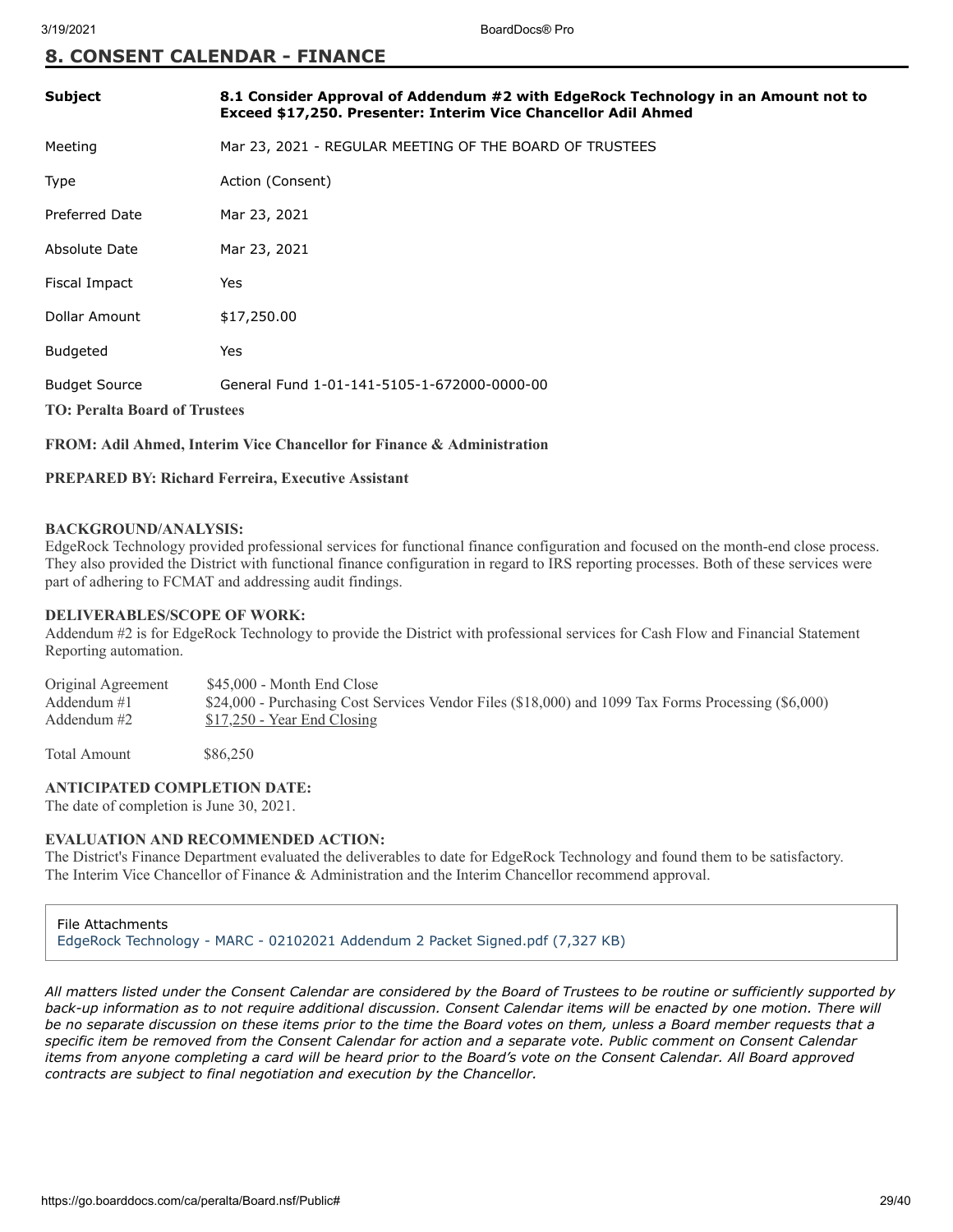| <b>Subject</b>                                     | 9.1 Consider Approval of Endorsement of the Resolution of the Board of Education of the<br>Oakland Unified School District. Resolution No. 2021-0037 Reparations for Black<br>Students. Presenter: Board President Cynthia Napoli-Abella Reiss (10 minutes) |  |
|----------------------------------------------------|-------------------------------------------------------------------------------------------------------------------------------------------------------------------------------------------------------------------------------------------------------------|--|
| Meeting                                            | Mar 23, 2021 - REGULAR MEETING OF THE BOARD OF TRUSTEES                                                                                                                                                                                                     |  |
| Type                                               | Action                                                                                                                                                                                                                                                      |  |
| <b>Preferred Date</b>                              | Mar 23, 2021                                                                                                                                                                                                                                                |  |
| Absolute Date                                      | Mar 23, 2021                                                                                                                                                                                                                                                |  |
| Fiscal Impact                                      | No                                                                                                                                                                                                                                                          |  |
| Budgeted                                           | No.                                                                                                                                                                                                                                                         |  |
| <b>TO: Peralta Board of Trustees</b>               |                                                                                                                                                                                                                                                             |  |
| FROM: Cynthia Napoli-Abella Reiss, Board President |                                                                                                                                                                                                                                                             |  |

#### **PREPARED BY: Sasha Amiri-Nair, Board Clerk**

#### **BACKGROUND/ANALYSIS:**

The Oakland Unified School District is asking the Board to endorse their resolution and pass the Reparations for Black Students Resolution in OUSD. The resolution results from a series of engagement forums and focus groups with 200 Black students, families, educators, and others over a period of two years. The resolution calls on OUSD to create a plan, create a taskforce, create a fund, create accountability and ensure that all Black students feel safe, achieve academically, and thrive. For decades, Black students and families have experienced significant barriers and anti-Black racist structures in OUSD schools and have suffered from a lack of investment in their success. Over the last twenty years, through school closures in Black neighborhoods and the gentrification it has spurred, the overcriminalization of Black youth, and the failure to adequately resource schools serving Black families, two-thirds of Black students have been forced out of the District. Now is the time to look at the solutions from the Black community and invest in the remaining Black students so that every child can achieve.

#### **EVALUATION AND RECOMMENDED ACTION:**

The Board President and the Interim Chancellor recommend approval.

File Attachments [Reparations Campaign\\_Endorsement Package-2.pdf \(778 KB\)](https://go.boarddocs.com/ca/peralta/Board.nsf/files/BZ7UTU7DA7BC/$file/Reparations%20Campaign_Endorsement%20Package-2.pdf)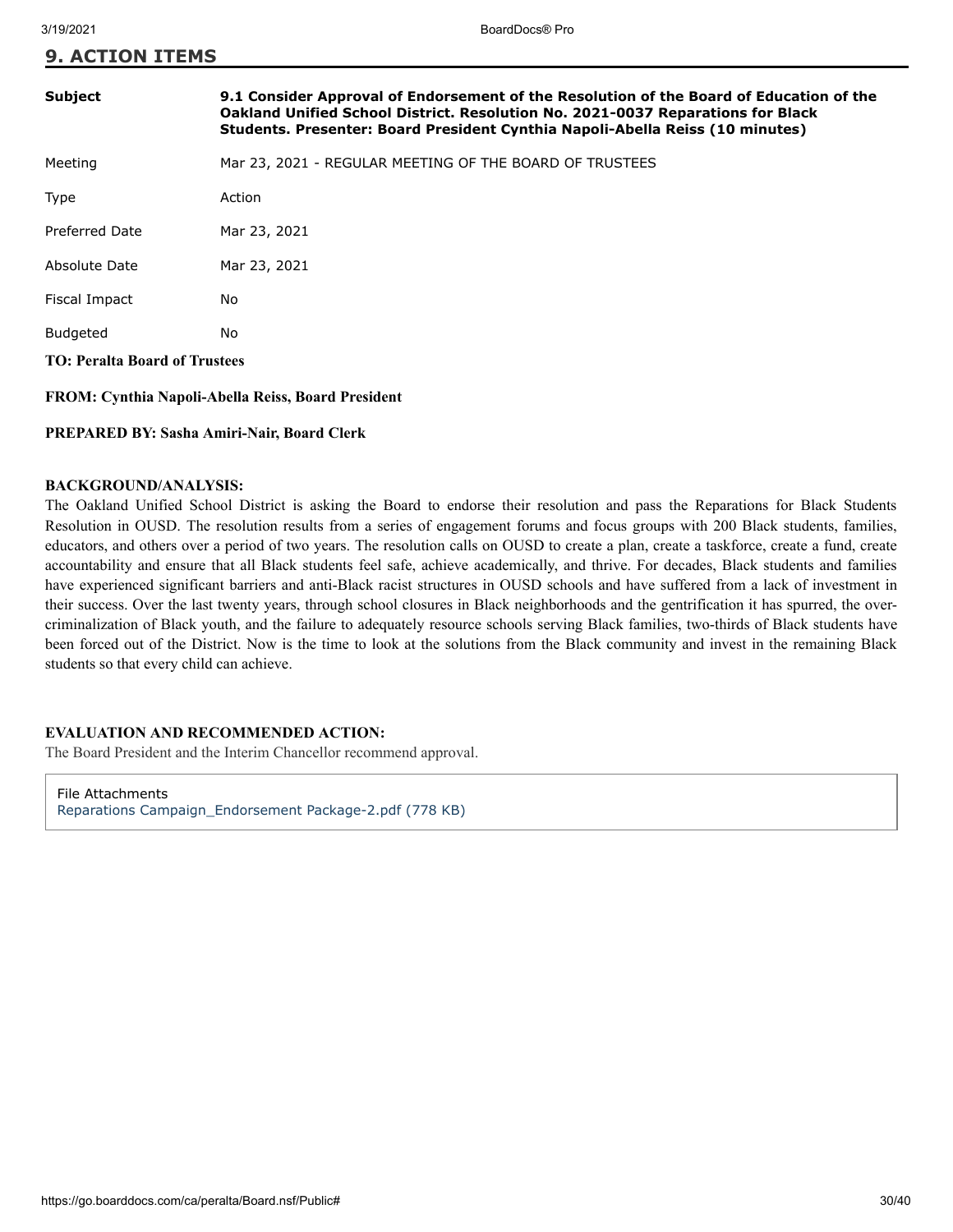| <b>Subject</b>                       | 9.2 Consider Approval of Resolution #20/21-25 Condemning Xenophobia Toward Our<br>Asian American Communities. Presenter: Board President Cynthia Napoli-Abella Reiss<br>$(10 \text{ minutes})$ |  |
|--------------------------------------|------------------------------------------------------------------------------------------------------------------------------------------------------------------------------------------------|--|
| Meeting                              | Mar 23, 2021 - REGULAR MEETING OF THE BOARD OF TRUSTEES                                                                                                                                        |  |
| <b>Type</b>                          | Action                                                                                                                                                                                         |  |
| Preferred Date                       | Mar 23, 2021                                                                                                                                                                                   |  |
| Absolute Date                        | Mar 23, 2021                                                                                                                                                                                   |  |
| Fiscal Impact                        | No.                                                                                                                                                                                            |  |
| <b>Budgeted</b>                      | No                                                                                                                                                                                             |  |
| <b>TO: Peralta Board of Trustees</b> |                                                                                                                                                                                                |  |
|                                      |                                                                                                                                                                                                |  |

#### **FROM: Board President Cynthia Napoli-Abella Reiss**

#### **PREPARED BY: Sasha Amiri-Nair**

#### **BACKGROUND/ANALYSIS:**

The Peralta Community College District Board of Trustees, employees, and student body embrace the diversity of the Bay Area. Since its founding in 1964, the District has been committed to creating a safe and welcoming learning and working environment for all of its students and employees, without exception. The Peralta Community College District strongly condemns the increased incidents of xenophobia and anti-Asian racism, harassment, and bullying that are being reported across the country as the COVID-19 outbreak intensifies. Such behaviors have no place at Merritt College, Berkeley City College, College of Alameda, and Laney College, or the PCCD District Offices, and we stand united with all members of our campus community.

## **EVALUATION AND RECOMMENDED ACTION:**

The Board President and the Interim Chancellor recommend approval.

File Attachments [Resolution 20\\_21-25 Condemning Xenophobia.pdf \(52 KB\)](https://go.boarddocs.com/ca/peralta/Board.nsf/files/BZA67L7F7743/$file/Resolution%2020_21-25%20Condemning%20Xenophobia.pdf)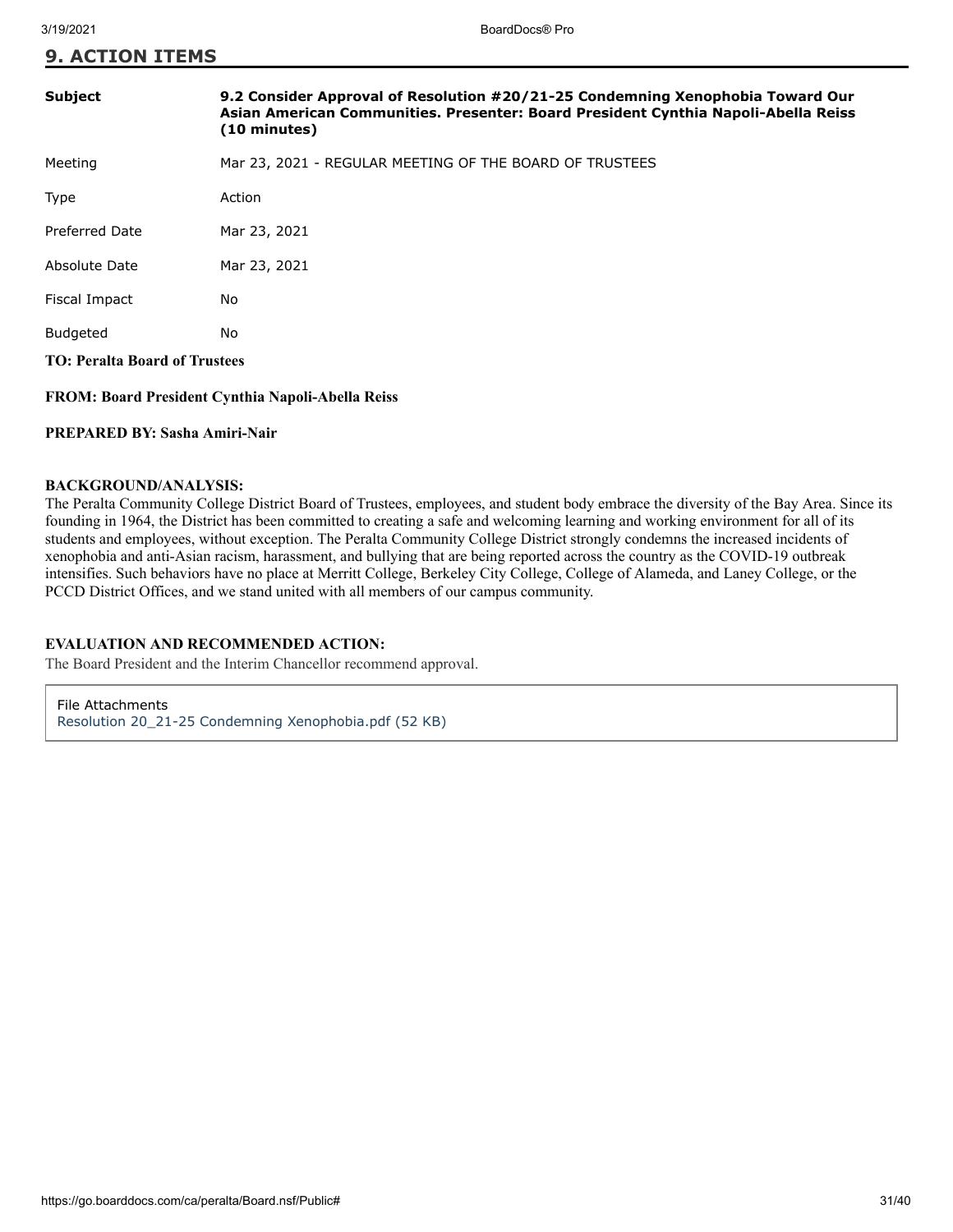| <b>Subject</b>                       | 9.3 Consider Second Reading and Approval of Proposed Board Policy BP 4220. Presenter:<br><b>Interim Chancellor Carla Walter (2 minutes)</b> |  |
|--------------------------------------|---------------------------------------------------------------------------------------------------------------------------------------------|--|
| Meeting                              | Mar 23, 2021 - REGULAR MEETING OF THE BOARD OF TRUSTEES                                                                                     |  |
| Type                                 | Action                                                                                                                                      |  |
| <b>Preferred Date</b>                | Mar 23, 2021                                                                                                                                |  |
| Absolute Date                        | Mar 23, 2021                                                                                                                                |  |
| Fiscal Impact                        | No                                                                                                                                          |  |
| <b>Budgeted</b>                      | No                                                                                                                                          |  |
| Goals                                | D: Strengthen Accountability, Innovation and Collaboration                                                                                  |  |
| <b>TO: Peralta Board of Trustees</b> |                                                                                                                                             |  |
|                                      |                                                                                                                                             |  |

**FROM: Dr. Carla Walter, Interim Chancellor**

#### **PREPARED BY: Maisha Jameson, Board Clerk**

#### **BACKGROUND/ANALYSIS:**

The Board will conduct a second reading and consider approval of Board Policy BP4220.

**BP 4220 - Standards of Scholarship (**This policy was last updated 2019.)

#### **EVALUATION AND RECOMMENDED ACTION:**

The Interim Chancellor recommends approval.

File Attachments [BP 4220 Standards of Scholarship.pdf \(278 KB\)](https://go.boarddocs.com/ca/peralta/Board.nsf/files/BZ33RA081332/$file/BP%204220%20Standards%20of%20Scholarship.pdf)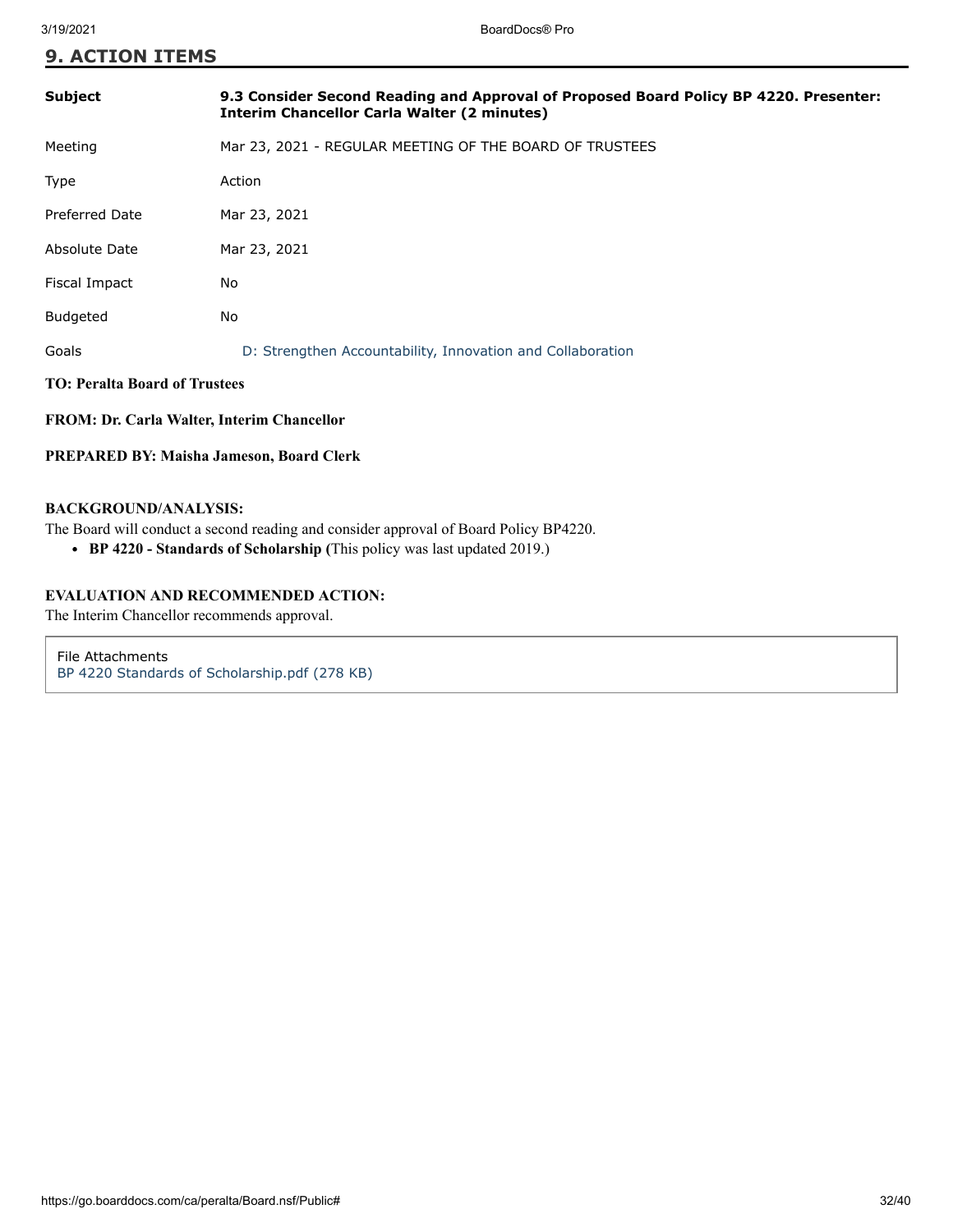| Subject                              | 9.4 Consider Ratification of Amendment No. 1 to Purchase Agreement with Claridge<br>Products & Equipment, Inc. to Extend the Term of the Agreement to Account for Covid-19<br>Manufacturing Delays and Increase Compensation by \$966.00 to Cover Costs Associated<br>with Required Field Adjustments for Whiteboards Installed in the New Center for Liberal<br>Arts Building on the College of Alameda Campus. Presenter: Acting Vice Chancellor<br>Smith. (10 minutes) |  |
|--------------------------------------|---------------------------------------------------------------------------------------------------------------------------------------------------------------------------------------------------------------------------------------------------------------------------------------------------------------------------------------------------------------------------------------------------------------------------------------------------------------------------|--|
| Meeting                              | Mar 23, 2021 - REGULAR MEETING OF THE BOARD OF TRUSTEES                                                                                                                                                                                                                                                                                                                                                                                                                   |  |
| Type                                 | Action                                                                                                                                                                                                                                                                                                                                                                                                                                                                    |  |
| <b>Preferred Date</b>                | Mar 09, 2021                                                                                                                                                                                                                                                                                                                                                                                                                                                              |  |
| Absolute Date                        | Mar 23, 2021                                                                                                                                                                                                                                                                                                                                                                                                                                                              |  |
| Fiscal Impact                        | Yes                                                                                                                                                                                                                                                                                                                                                                                                                                                                       |  |
| Dollar Amount                        | \$966.00                                                                                                                                                                                                                                                                                                                                                                                                                                                                  |  |
| <b>Budgeted</b>                      | Yes                                                                                                                                                                                                                                                                                                                                                                                                                                                                       |  |
| <b>Budget Source</b>                 | 01-63-391-6402-1-710000-2361-01 (Measure A Funds)                                                                                                                                                                                                                                                                                                                                                                                                                         |  |
| <b>TO: Peralta Board of Trustees</b> |                                                                                                                                                                                                                                                                                                                                                                                                                                                                           |  |

#### **FROM: Department of General Services**

#### **PREPARED BY: Roebbelen CM**

#### **BACKGROUND/ANALYSIS:**

The New Center of Liberal Arts Project ("NCLA Project") includes the construction of a new classroom building at the District's College of Alameda campus. During the construction phase of the NCLA Project, the owner requested substantial changes to the AV system, including the whiteboard and tackboard layouts. As a result, the Design-Build-Entity ("DBE"), Overaa and Co., was unable to purchase the necessary whiteboards and tackboards in a reasonable time, and the procurement of the products was removed from the DBE's scope of work.

Through a competitive bidding process to procure and install these whiteboards, the contract was awarded to Claridge Products and Equipment, Inc. ("Claridge") at a value of \$88,111.99. This was the lowest of three bids received for the scope and was less than the cost proposed from Overaa and Co. to install the boards under their DBE contract.

As a result of Covid-19 related manufacturing delays, Claridge was not able to secure the whiteboards and tackboards until the last week of December 2020. As such, the delivery and installation of the products were delayed to the first week of January 2021.

The District worked with the NCLA DBE Design Team to determine the layout and board counts needed for the revised AV design based on the design drawings. When the boards were delivered to the campus and measurements were made for the installation, Claridge realized that the layout did not account for District installed phones in the classrooms, which impacted the installation of four (4) whiteboards. To rectify the issue, the District asked Claridge to field-modify the four boards, cutting them down from eight feet wide to six feet wide to allow for installation without interference from the phones.

This is the only active contract the District has with Claridge. This is the first amendment to the District's agreement with Claridge. A summary of the contract history is shown in Table 1.1 below.

Table 1.1

| <b>Cost Item</b>                   | <b>Item Value</b> | Date of Approval      | <b>Contact Information</b> |
|------------------------------------|-------------------|-----------------------|----------------------------|
| Claridge Base Contract             | \$88,111.99       | Oct. 27, 2020         |                            |
| <b>Amendment No. 1 (This item)</b> | \$966.00          | Pending Feb. 23, 2021 |                            |
| <b>TOTAL</b>                       | \$89,077.99       |                       |                            |

Claridge Products & Equipment, Inc.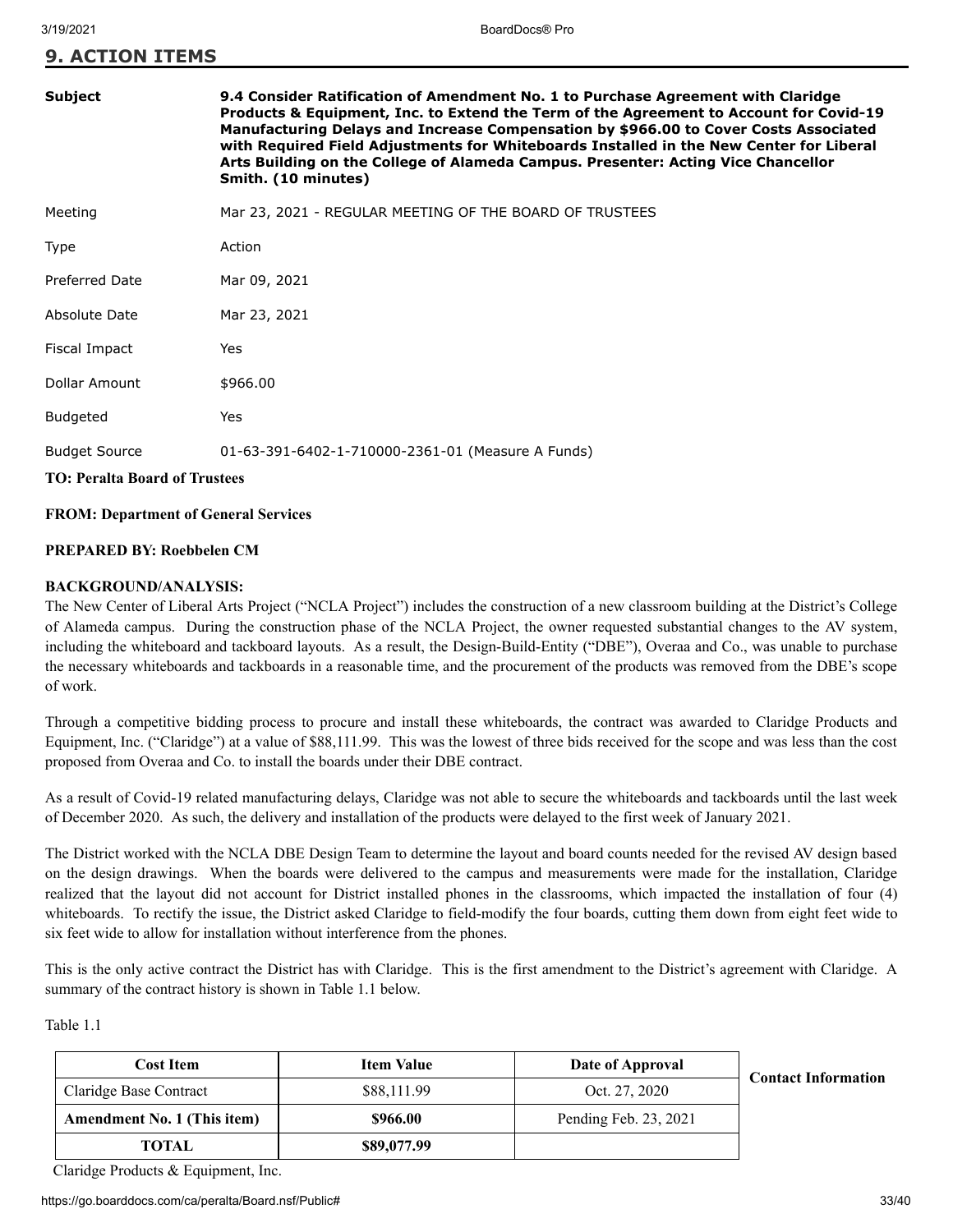180 N Sherman Ave. Corona, CA, 92882 Ph: (951) 734-6262 www.claridgeproducts.com

#### **DELIVERABLES/SCOPE OF WORK:**

Claridge has delivered and installed 107 whiteboards and 47 tackboards in the NCLA Project located on the College of Alameda campus pursuant to the layouts provided by the District. When the whiteboards and tackboards were delivered to the NCLA Project, four(4) whiteboards were field modified to be shortened to fit the intended spaces.

#### **ANTICIPATED COMPLETION DATE:**

The delivery and installation of the whiteboards and tackboards were completed in January 2021.

#### **EVALUATION AND RECOMMENDED ACTION:**

The Project Manager, campus staff, Acting Vice Chancellor of General Services, and the Interim Chancellor recommend ratification.

File Attachments

[Claridge-Change Order No. 1 NCLA Markerboards - MARC package signed.pdf \(2,433 KB\)](https://go.boarddocs.com/ca/peralta/Board.nsf/files/BYKVD2802C7B/$file/Claridge-Change%20Order%20No.%201%20NCLA%20Markerboards%20-%20MARC%20package%20signed.pdf)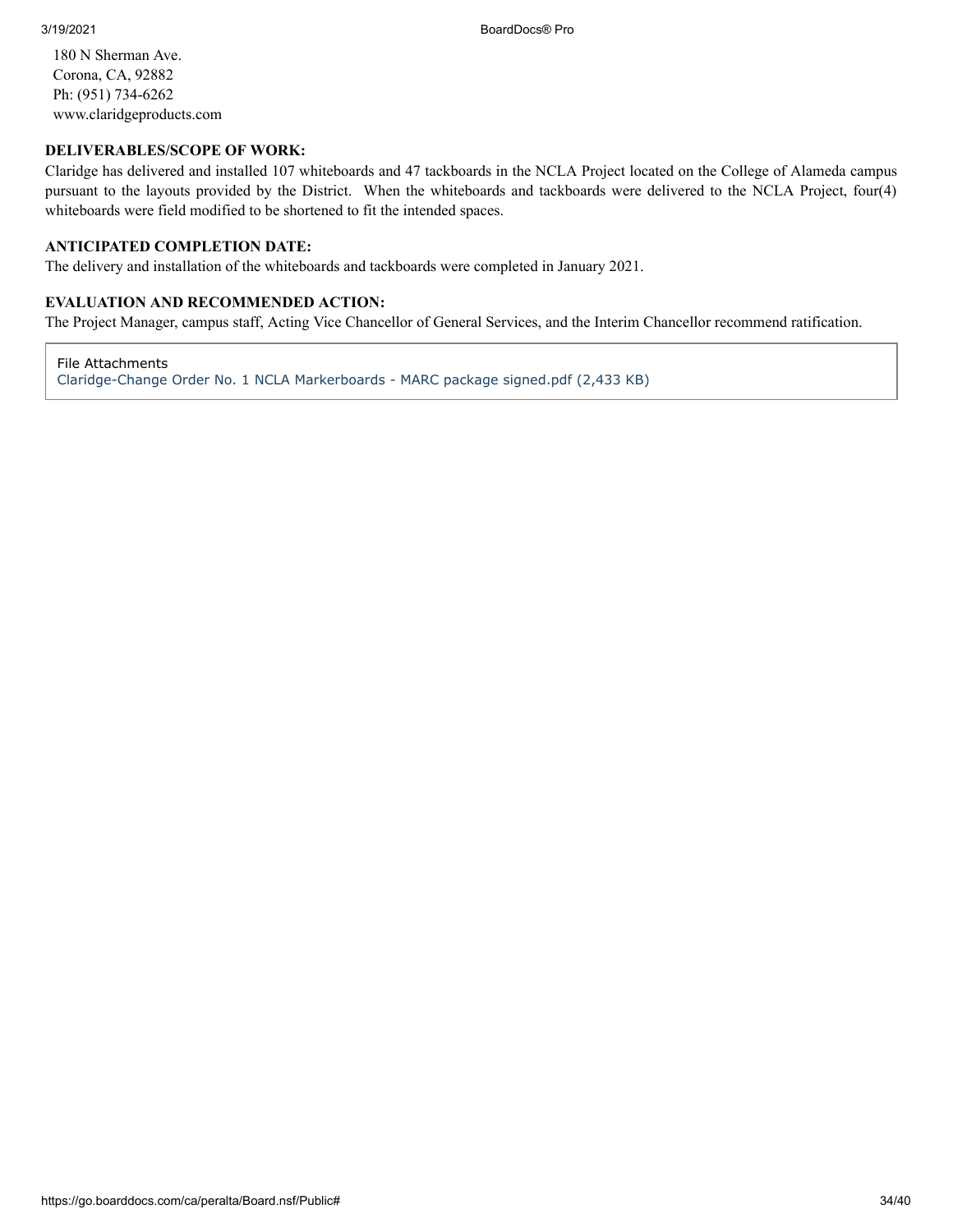|  | <b>9. ACTION ITEMS</b> |  |
|--|------------------------|--|
|  |                        |  |

| Subject                              | 9.5 Consider Approval of Classified Personnel Items. Presenter: Acting Vice Chancellor<br><b>Ronald McKinley (2 minutes)</b> |  |
|--------------------------------------|------------------------------------------------------------------------------------------------------------------------------|--|
| Meeting                              | Mar 23, 2021 - REGULAR MEETING OF THE BOARD OF TRUSTEES                                                                      |  |
| Type                                 | Action                                                                                                                       |  |
| <b>Preferred Date</b>                | Mar 23, 2021                                                                                                                 |  |
| Absolute Date                        | Mar 23, 2021                                                                                                                 |  |
| Fiscal Impact                        | No                                                                                                                           |  |
| <b>Budgeted</b>                      | No                                                                                                                           |  |
| <b>TO: Peralta Board of Trustees</b> |                                                                                                                              |  |

**FROM: Dr. Ronald McKinley, Acting Vice Chancellor for Human Resources & Employee Relations**

**PREPARED BY: Socorro Taylor, Executive Assistant, Department of Human Resources & Human Relations**

**BACKGROUND/ANALYSIS:(Please discuss this item. If a Vendor is Involved, please include the company name as well as the individual.)**

## **APPROVAL OF CLASSIFIED PERSONNEL ITEMS**

New employment; changes in assignment, compensation, and placement; leaves of absence; changes in staff allocation and classification of classified personnel; retirements, phase-in retirements and resignations; and short-term temporary classified positions.

### **A. CLASSIFIED EMPLOYMENT**

 $(NP = New Position * = New Employee)$ 

| <b>Name</b>                           | <b>Location</b>              | Department/Reports to: |
|---------------------------------------|------------------------------|------------------------|
| None                                  | <b>Berkeley City College</b> |                        |
|                                       | <b>College of Alameda</b>    |                        |
| None                                  |                              |                        |
| None                                  | <b>District Office</b>       |                        |
|                                       | <b>Laney College</b>         |                        |
| None                                  | <b>Merritt College</b>       |                        |
| None                                  |                              |                        |
| <b>B. PHASE-IN RETIREMENT</b><br>None |                              |                        |
| <b>C. LEAVE OF ABSENCE</b><br>None    |                              |                        |
|                                       |                              |                        |

## **D. PUBLIC EMPLOYEE RETIREMENT AND RESIGNATION**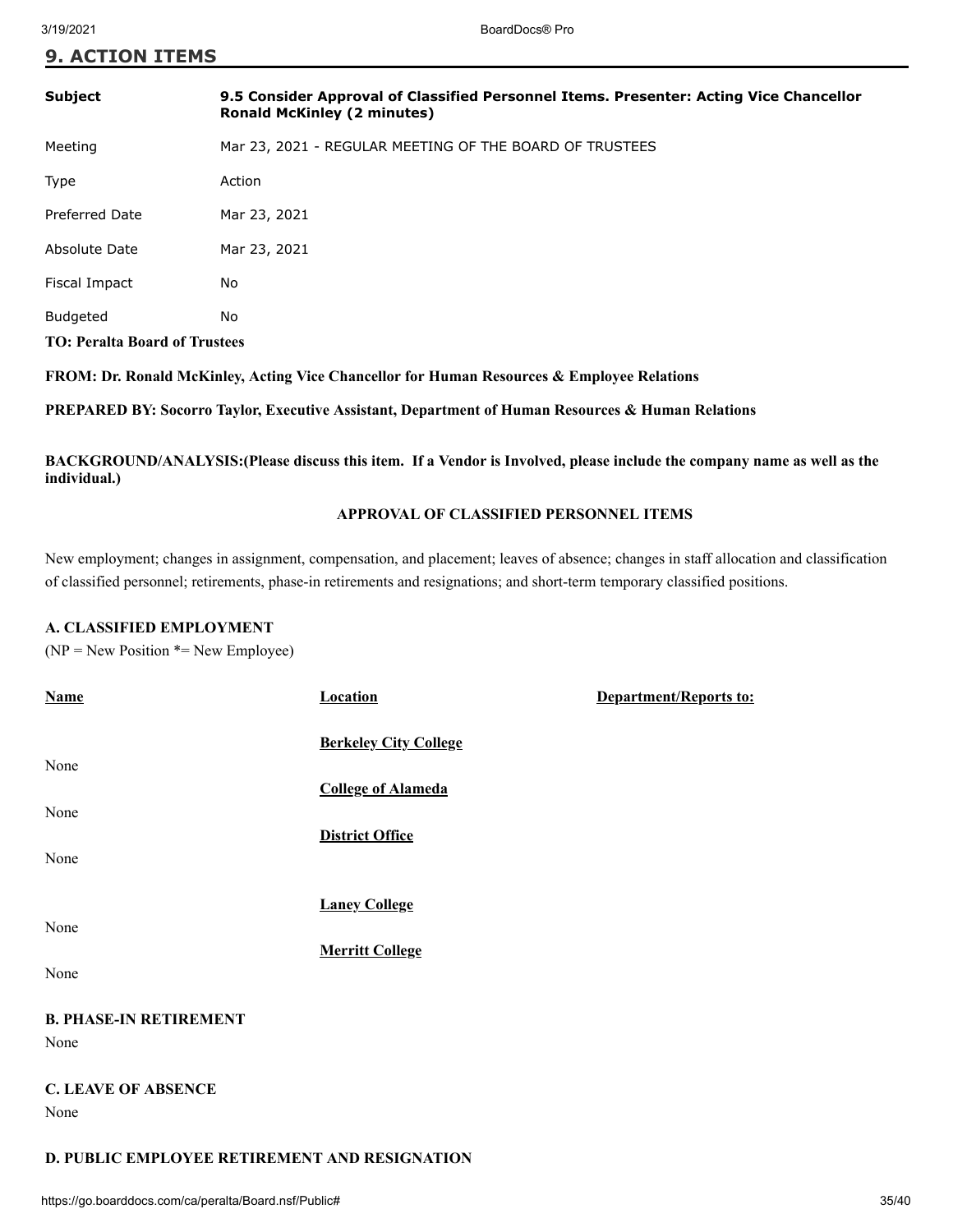| 3/19/2021                                                                   | BoardDocs® Pro                                          |                                           |
|-----------------------------------------------------------------------------|---------------------------------------------------------|-------------------------------------------|
| 1. Retirement<br><b>Name</b>                                                | <b>Location</b>                                         | <b>Department/Reports to:</b>             |
|                                                                             | <b>Berkeley City College</b>                            |                                           |
| None                                                                        | <b>College of Alameda</b>                               |                                           |
| None<br>Earvin Robinson<br>Classified retirement effective April 1,<br>2021 | <b>District Office</b><br>Accounts Payable Specialist I | Finance/Acting Vice Chancellor Adil Ahmed |
| Karen Littlejohn<br>Classified retirement effective March 13,<br>2021       | <b>Laney College</b><br>Custodian                       | Facilities/Director Amy Marshall          |
| None                                                                        | <b>Merritt College</b>                                  |                                           |
| 2. Resignation                                                              |                                                         |                                           |
| None                                                                        | <b>Berkeley City College</b>                            |                                           |
|                                                                             | <b>College of Alameda</b>                               |                                           |
| None                                                                        | <b>District Office</b>                                  |                                           |
| None                                                                        | <b>Laney College</b>                                    |                                           |
| None<br>None                                                                | <b>Merritt College</b>                                  |                                           |
| E. SHORT-TERM NON-CONTINUING POSITIONS                                      |                                                         |                                           |
| <b>Name</b>                                                                 | <b>Location</b>                                         | <b>Department/Reports to:</b>             |
| None                                                                        | <b>Berkeley City College</b>                            |                                           |
|                                                                             | <b>College of Alameda</b>                               |                                           |
| None                                                                        | <b>District Office</b>                                  |                                           |
| None                                                                        | <b>Laney College</b>                                    |                                           |
| None                                                                        | <b>Merritt College</b>                                  |                                           |
| None                                                                        |                                                         |                                           |

## **EVALUATION AND RECOMMENDED ACTION:**

The Acting Vice Chancellor of Human Resources and the Interim Chancellor recommend approval.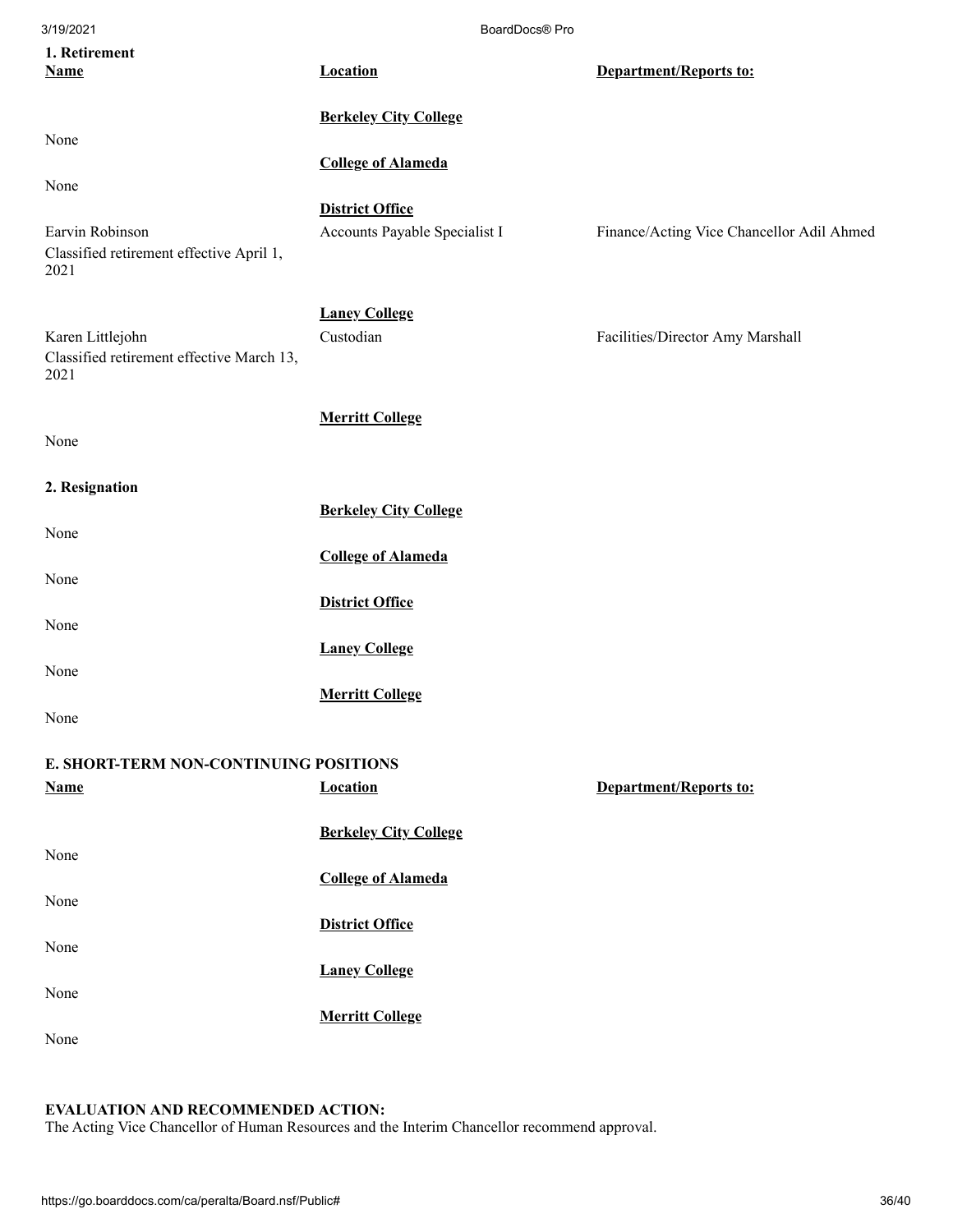| <b>Subject</b>                       |                                                                                                                                                                                                                                                                   |  |
|--------------------------------------|-------------------------------------------------------------------------------------------------------------------------------------------------------------------------------------------------------------------------------------------------------------------|--|
|                                      | 9.6 Consider Approval of Contract with Stefanie Harding, in the amount of \$13,500 to<br>assist in managing Strong Workforce K-12 Pathway implementation and preparation for<br><b>CTE Advisory Committees. Presenter: President Angelica Garcia (10 minutes)</b> |  |
| Meeting                              | Mar 23, 2021 - REGULAR MEETING OF THE BOARD OF TRUSTEES                                                                                                                                                                                                           |  |
| Type                                 | Action (Consent)                                                                                                                                                                                                                                                  |  |
| <b>Preferred Date</b>                | Mar 23, 2021                                                                                                                                                                                                                                                      |  |
| Absolute Date                        | Mar 23, 2021                                                                                                                                                                                                                                                      |  |
| Fiscal Impact                        | Yes                                                                                                                                                                                                                                                               |  |
| Dollar Amount                        | \$13,500.00                                                                                                                                                                                                                                                       |  |
| Budgeted                             | Yes                                                                                                                                                                                                                                                               |  |
| <b>Budget Source</b>                 | Grant funded, Strong Workforce Local 8-11-852-5105-1-601200-2035-21                                                                                                                                                                                               |  |
| <b>TO: Peralta Board of Trustees</b> |                                                                                                                                                                                                                                                                   |  |

#### **FROM: Joya Chavarin, Interim Dean**

#### **PREPARED BY: Karen Croley, CTE Project Manager**

#### **BACKGROUND/ANALYSIS:**

BCC needs additional assistance to ensure that the Career Education Advisory Committees are up-to-date, having regularly scheduled meetings, and in alignment with the regional industry and market demands. BCC has been making incremental improvements in this regard, but it would be extremely helpful to acquire short-term assistance to ensure that the post-COVID – 19 industry changes are also supported by the Advisory Committees. This also allows us to meet the Title 5 regulatory requirements of ensuring a "vocational education advisory committee" meeting is coordinated., (CCR § 55601, Sections 66700 and 70901; Reference: Section 70901, Education Code).

In addition to the above, the scope seeks to meet the following goals from Berkeley City College's Education Master Plan (EMP):

- GOAL THREE: Enhance Career-Technical Education Certificates and Degrees
	- Indicator A. Increase the overall CTE participation (access) rate by 12% and 29.5% for Hispanic students.
	- Indicator B. Increase CTE completion of certificate or degree by students who took eight units in a single discipline for students 25 and older to 37%.
	- Indicator C. Increase the overall number of students who earn CTE certificates by 5% and 9% for African American students.

| <b>Stefanie Harding</b> | Location                                  | Amount   | <b>End Date</b> | <b>Board Approval</b> |
|-------------------------|-------------------------------------------|----------|-----------------|-----------------------|
| Original ICC            | Merritt College                           | \$30,000 | March 31, 2021  | N/A                   |
| <b>ICC</b> Addendum     | Merritt College                           | \$15,000 | June 30, 2021   | N/A                   |
| New ICC                 | Berkeley City College<br>*current request | \$13,500 | June 30, 2021   | March 23, 2021        |
|                         | <b>Revised Total</b>                      | \$58,500 |                 |                       |

#### **DELIVERABLES/SCOPE OF WORK:**

Primary responsibilities of the short-term coordinator will include the following: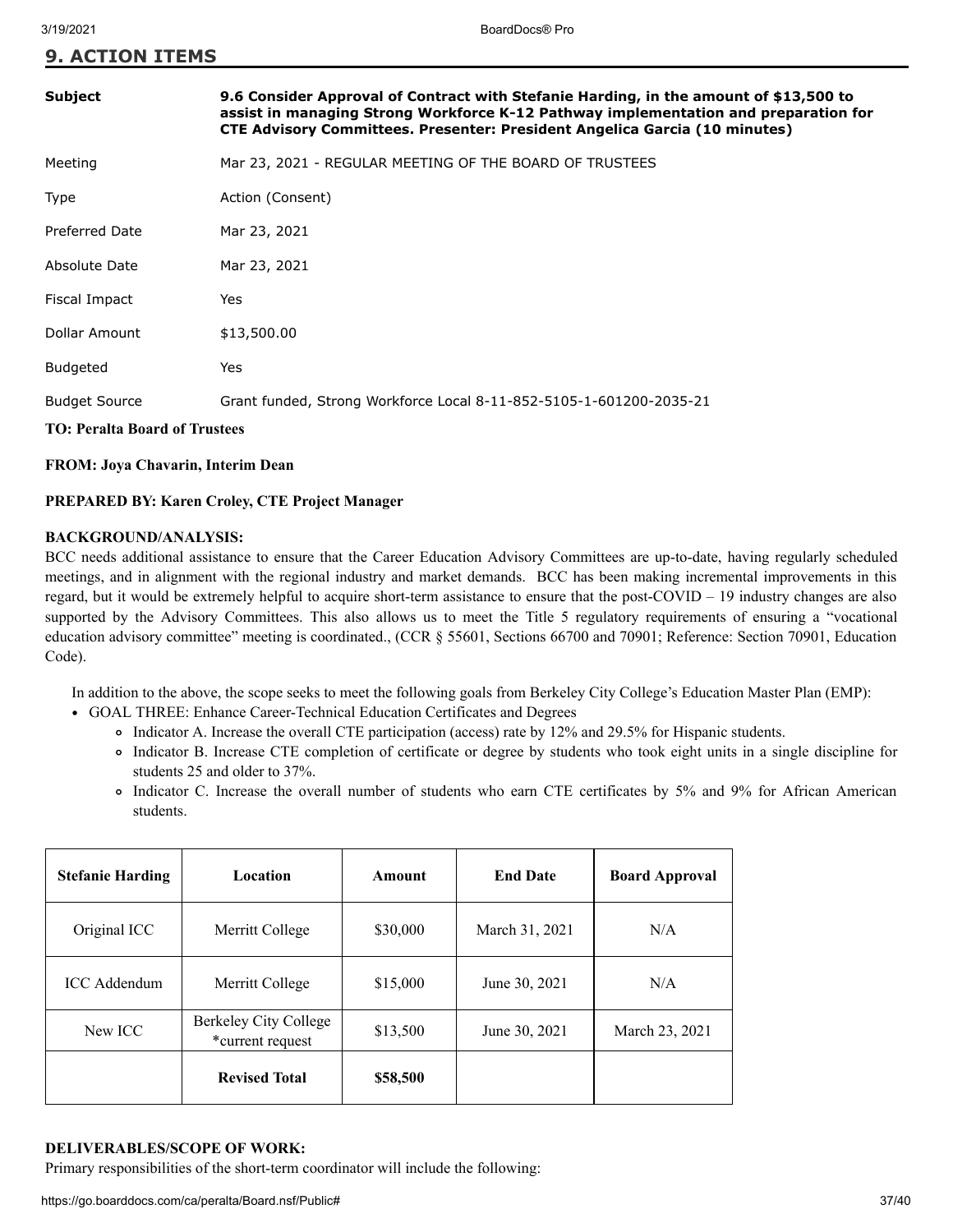- $\bullet$  Meeting(s) coordination of the Advisory Committees
- Communication with the Advisory Committee and related constituency groups
- Identify, collect, organize and disseminate all materials and documents relative to the advisory committee meetings
- Assist Interim Dean with the collection of facts and evidence needed by Strong Workforce Program (SWP) metrics as well as the strategic direction of BCC for CE program development based on the recommendation of the CE Advisory Committees.

### **ANTICIPATED COMPLETION DATE:**

June 30, 2021

#### **EVALUATION AND RECOMMENDED ACTION:**

Berkeley City College has evaluated the deliverables to date for Stefanie Harding and found them to be satisfactory.

President Garcia and the Interim Chancellor recommend approval.

File Attachments [Stefanie Harding Contract-BoardDocs.pdf \(3,943 KB\)](https://go.boarddocs.com/ca/peralta/Board.nsf/files/BZ9NHP5F9B94/$file/Stefanie%20Harding%20Contract-BoardDocs.pdf)

*All matters listed under the Consent Calendar are considered by the Board of Trustees to be routine or sufficiently supported by back-up information as to not require additional discussion. Consent Calendar items will be enacted by one motion. There will be no separate discussion on these items prior to the time the Board votes on them, unless a Board member requests that a specific item be removed from the Consent Calendar for action and a separate vote. Public comment on Consent Calendar items from anyone completing a card will be heard prior to the Board's vote on the Consent Calendar. All Board approved contracts are subject to final negotiation and execution by the Chancellor.*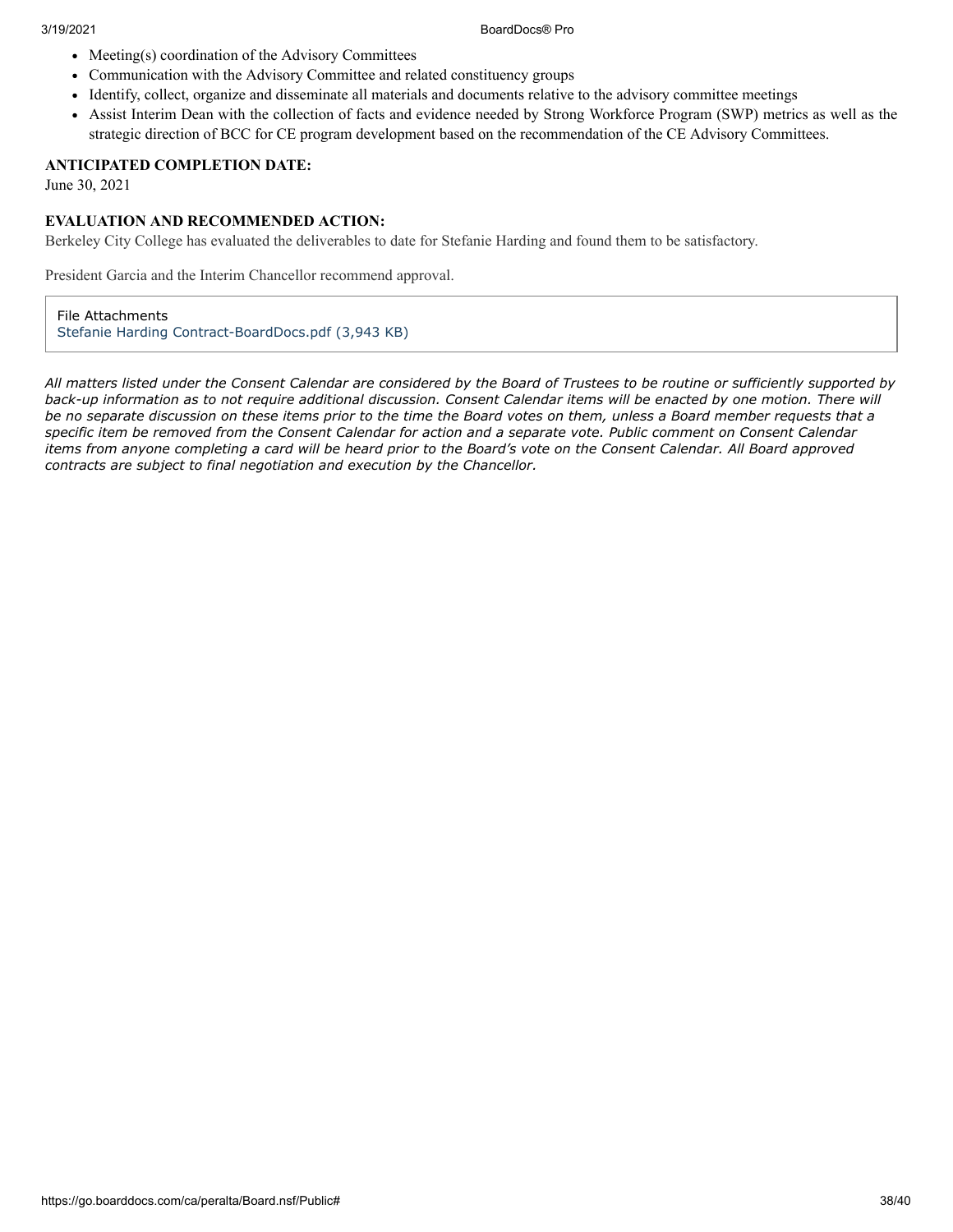# **10. REPORTS Subject 10.1 Board of Trustees' Reports (20 minutes)** Meeting Mar 23, 2021 - REGULAR MEETING OF THE BOARD OF TRUSTEES

Type Information